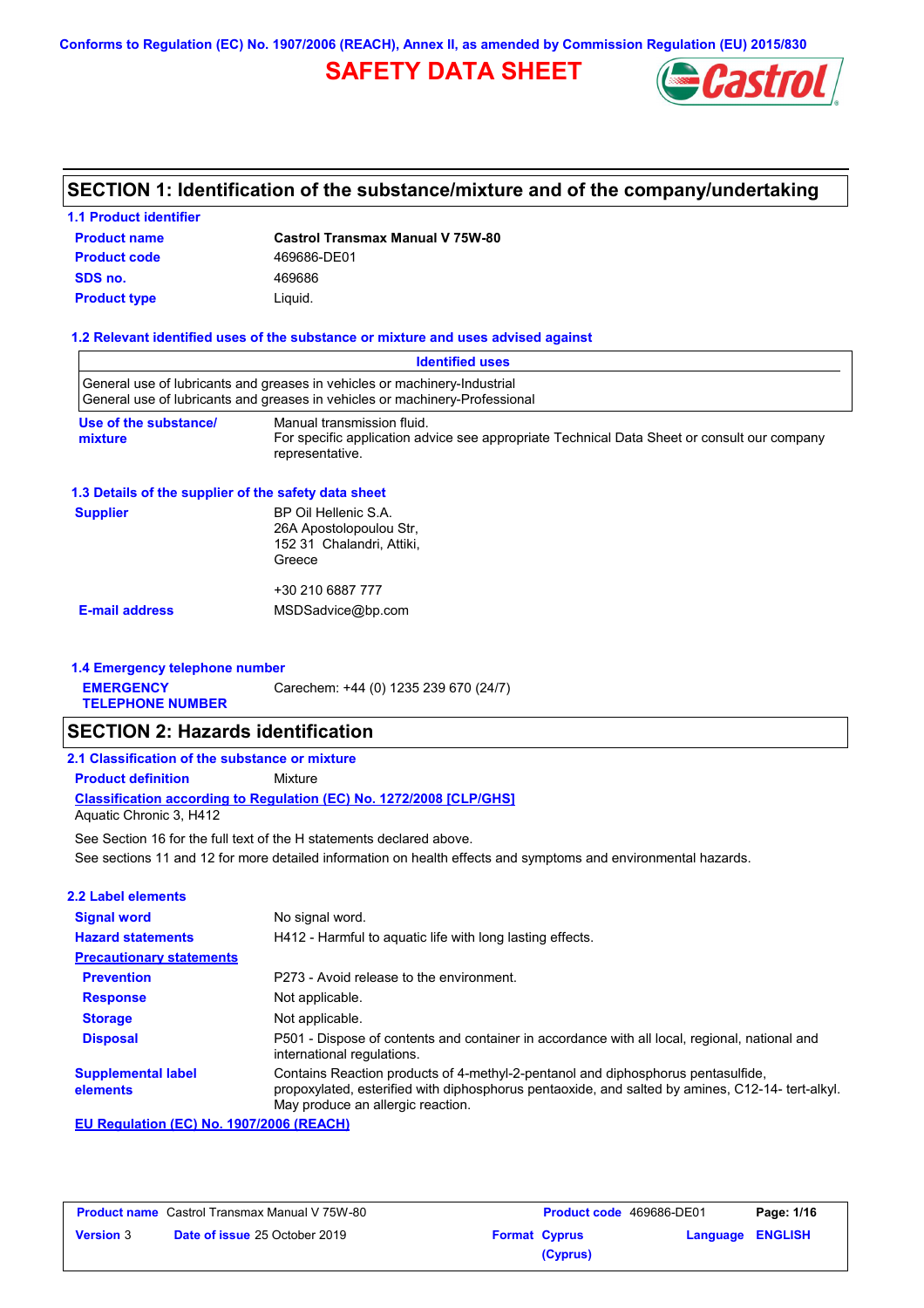# **SECTION 2: Hazards identification**

| <b>Annex XVII - Restrictions</b><br>on the manufacture,<br>placing on the market<br>and use of certain<br>dangerous substances,<br>mixtures and articles | Not applicable.                                                                                                                                                      |
|----------------------------------------------------------------------------------------------------------------------------------------------------------|----------------------------------------------------------------------------------------------------------------------------------------------------------------------|
| <b>Special packaging requirements</b>                                                                                                                    |                                                                                                                                                                      |
| <b>Containers to be fitted</b><br>with child-resistant<br>fastenings                                                                                     | Not applicable.                                                                                                                                                      |
| <b>Tactile warning of danger</b>                                                                                                                         | Not applicable.                                                                                                                                                      |
| 2.3 Other hazards                                                                                                                                        |                                                                                                                                                                      |
| <b>Results of PBT and vPvB</b><br>assessment                                                                                                             | Product does not meet the criteria for PBT or vPvB according to Regulation (EC) No. 1907/2006,<br>Annex XIII.                                                        |
| <b>Product meets the criteria</b><br>for PBT or vPvB according<br>to Regulation (EC) No.<br><b>1907/2006, Annex XIII</b>                                 | This mixture does not contain any substances that are assessed to be a PBT or a vPvB.                                                                                |
| Other hazards which do<br>not result in classification                                                                                                   | Experimental data on one or more of the components has been used to determine all or part of<br>the hazard classification of this product.<br>Defatting to the skin. |

# **SECTION 3: Composition/information on ingredients**

### **3.2 Mixtures**

**Product definition**

Mixture

Synthetic base stock. Proprietary performance additives.

| <b>Product/ingredient</b><br>name                                                                                                                                                    | <b>Identifiers</b>                                                                   | $\frac{9}{6}$ | <b>Regulation (EC) No.</b><br>1272/2008 [CLP]                                                                                                                                                               | <b>Type</b> |
|--------------------------------------------------------------------------------------------------------------------------------------------------------------------------------------|--------------------------------------------------------------------------------------|---------------|-------------------------------------------------------------------------------------------------------------------------------------------------------------------------------------------------------------|-------------|
| 1-Decene, homopolymer,<br>hydrogenated                                                                                                                                               | REACH #: 01-2119486452-34 ≥25 - ≤50<br>EC: 500-183-1<br>CAS: 68037-01-4              |               | Asp. Tox. 1, H304                                                                                                                                                                                           | $[1]$       |
| Dec-1-ene, trimers, hydrogenated                                                                                                                                                     | REACH #: 01-2119493949-12 ≥25 - ≤50<br>EC: 500-393-3<br>CAS: 157707-86-3             |               | Asp. Tox. 1, H304                                                                                                                                                                                           | $[1]$       |
| Reaction products of 4-methyl-<br>2-pentanol and diphosphorus<br>pentasulfide, propoxylated, esterified<br>with diphosphorus pentaoxide, and<br>salted by amines, C12-14- tert-alkyl | REACH #: 01-2119493620-38<br>$EC:$ -<br>$CAS: -$                                     | -≤3           | Acute Tox. 4, H302<br>Eye Dam. 1, H318<br><b>Skin Sens. 1, H317</b><br>Aquatic Chronic 2, H411                                                                                                              | $[1]$       |
| Base oil - unspecified                                                                                                                                                               | Varies - See Key to<br>abbreviations                                                 | ≤3            | Asp. Tox. 1, H304                                                                                                                                                                                           | $[1]$       |
| Distillates (petroleum), solvent-<br>dewaxed heavy paraffinic                                                                                                                        | REACH #: 01-2119471299-27<br>EC: 265-169-7<br>CAS: 64742-65-0<br>Index: 649-474-00-6 | ≤3            | Asp. Tox. 1, H304                                                                                                                                                                                           | $[1]$       |
| (Z)-octadec-9-enylamine, C16-18-<br>(even numbered, saturated and<br>unsaturated)-alkylamines                                                                                        | REACH #: 01-2119473797-19                                                            | $\leq 0.3$    | Acute Tox. 4, H302<br>Skin Corr. 1B, H314<br>Eye Dam. 1, H318<br>STOT SE 3, H335<br><b>STOT RE 2, H373</b><br>Asp. Tox. 1, H304<br>Aquatic Acute 1, H400<br>$(M=10)$<br>Aquatic Chronic 1, H410<br>$(M=10)$ | $[1]$       |

### **Type**

| <b>Product name</b> Castrol Transmax Manual V 75W-80 |                                      | <b>Product code</b> 469686-DE01 |                      | Page: 2/16              |  |
|------------------------------------------------------|--------------------------------------|---------------------------------|----------------------|-------------------------|--|
| <b>Version 3</b>                                     | <b>Date of issue 25 October 2019</b> |                                 | <b>Format Cyprus</b> | <b>Language ENGLISH</b> |  |
|                                                      |                                      |                                 | (Cyprus)             |                         |  |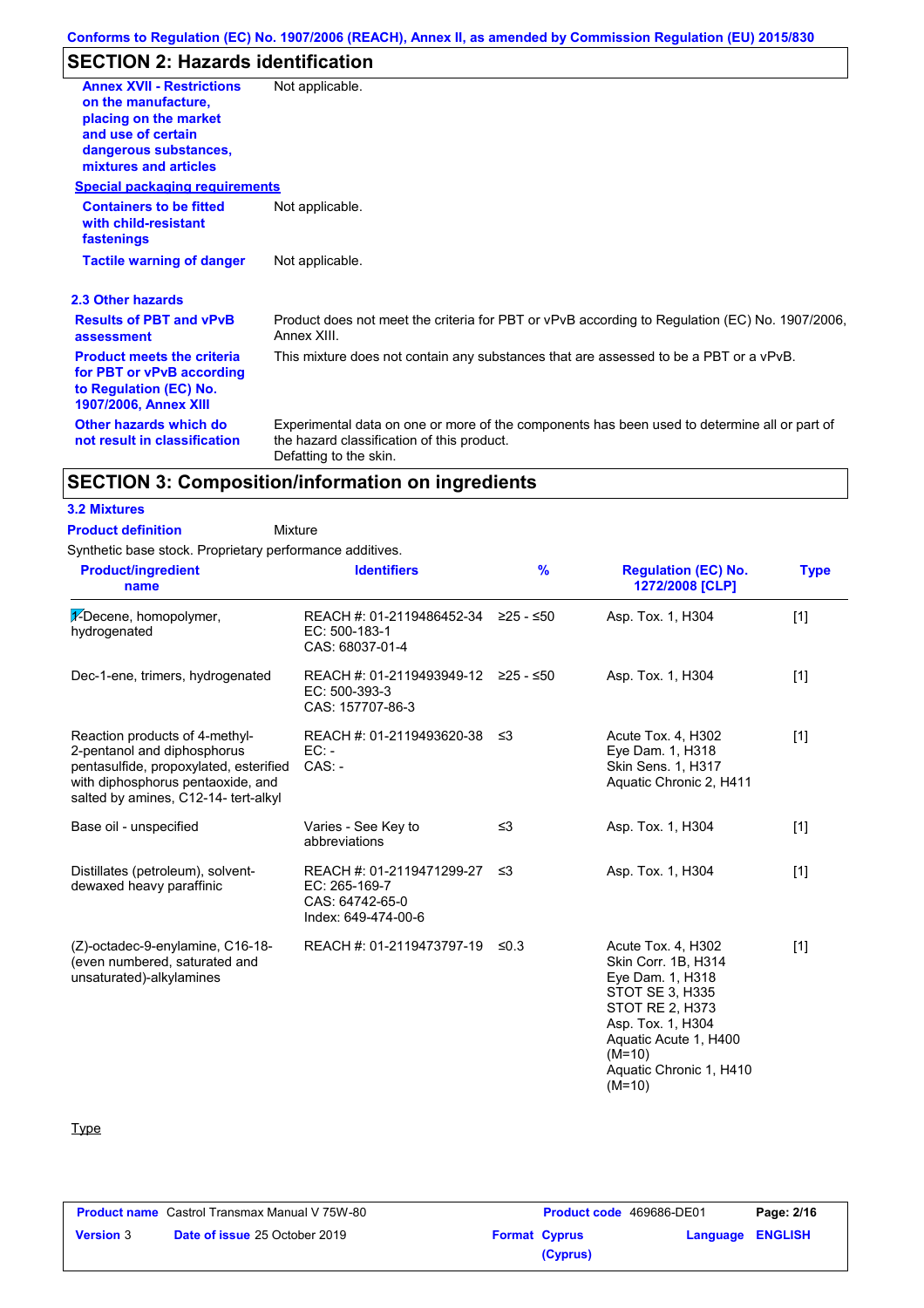# **SECTION 3: Composition/information on ingredients**

[1] Substance classified with a health or environmental hazard

[2] Substance with a workplace exposure limit

[3] Substance meets the criteria for PBT according to Regulation (EC) No. 1907/2006, Annex XIII

[4] Substance meets the criteria for vPvB according to Regulation (EC) No. 1907/2006, Annex XIII

[5] Substance of equivalent concern

[6] Additional disclosure due to company policy

Occupational exposure limits, if available, are listed in Section 8.

#### **SECTION 4: First aid measures**

| <b>4.1 Description of first aid measures</b> |                                                                                                                                                                                                                                                               |
|----------------------------------------------|---------------------------------------------------------------------------------------------------------------------------------------------------------------------------------------------------------------------------------------------------------------|
| Eye contact                                  | In case of contact, immediately flush eyes with plenty of water for at least 15 minutes. Eyelids<br>should be held away from the eyeball to ensure thorough rinsing. Check for and remove any<br>contact lenses. Get medical attention.                       |
| <b>Skin contact</b>                          | Wash skin thoroughly with soap and water or use recognised skin cleanser. Remove<br>contaminated clothing and shoes. Wash clothing before reuse. Clean shoes thoroughly before<br>reuse. Get medical attention if irritation develops.                        |
| <b>Inhalation</b>                            | If inhaled, remove to fresh air. Get medical attention if symptoms occur.                                                                                                                                                                                     |
| <b>Ingestion</b>                             | Do not induce vomiting unless directed to do so by medical personnel. Never give anything by<br>mouth to an unconscious person. If unconscious, place in recovery position and get medical<br>attention immediately. Get medical attention if symptoms occur. |
| <b>Protection of first-aiders</b>            | No action shall be taken involving any personal risk or without suitable training. It may be<br>dangerous to the person providing aid to give mouth-to-mouth resuscitation.                                                                                   |

#### **4.2 Most important symptoms and effects, both acute and delayed**

See Section 11 for more detailed information on health effects and symptoms.

| <b>Potential acute health effects</b> |                                                                                                                                                                   |
|---------------------------------------|-------------------------------------------------------------------------------------------------------------------------------------------------------------------|
| <b>Inhalation</b>                     | Vapour inhalation under ambient conditions is not normally a problem due to low vapour<br>pressure.                                                               |
| <b>Ingestion</b>                      | No known significant effects or critical hazards.                                                                                                                 |
| <b>Skin contact</b>                   | Defatting to the skin. May cause skin dryness and irritation. Product not classified for<br>sensitisation. Based on data available for this or related materials. |
| Eye contact                           | Not classified as an eye irritant. Based on data available for this or related materials.                                                                         |
|                                       | Delayed and immediate effects as well as chronic effects from short and long-term exposure                                                                        |
| <b>Inhalation</b>                     | Overexposure to the inhalation of airborne droplets or aerosols may cause irritation of the<br>respiratory tract.                                                 |
| <b>Ingestion</b>                      | Ingestion of large quantities may cause nausea and diarrhoea.                                                                                                     |
| <b>Skin contact</b>                   | Prolonged or repeated contact can defat the skin and lead to irritation and/or dermatitis.                                                                        |
| Eye contact                           | Potential risk of transient stinging or redness if accidental eye contact occurs.                                                                                 |

#### **4.3 Indication of any immediate medical attention and special treatment needed**

**Notes to physician** Treatment should in general be symptomatic and directed to relieving any effects.

## **SECTION 5: Firefighting measures**

| 5.1 Extinguishing media                                   |                                                                                                                                                                                                                                                                                                                                                                                       |                      |                          |          |                |
|-----------------------------------------------------------|---------------------------------------------------------------------------------------------------------------------------------------------------------------------------------------------------------------------------------------------------------------------------------------------------------------------------------------------------------------------------------------|----------------------|--------------------------|----------|----------------|
| <b>Suitable extinguishing</b><br>media                    | Use foam or all-purpose dry chemical to extinguish.                                                                                                                                                                                                                                                                                                                                   |                      |                          |          |                |
| <b>Unsuitable extinguishing</b><br>media                  | Do not use water jet. The use of a water jet may cause the fire to spread by splashing the<br>burning product.                                                                                                                                                                                                                                                                        |                      |                          |          |                |
| 5.2 Special hazards arising from the substance or mixture |                                                                                                                                                                                                                                                                                                                                                                                       |                      |                          |          |                |
| <b>Hazards from the</b><br>substance or mixture           | In a fire or if heated, a pressure increase will occur and the container may burst.                                                                                                                                                                                                                                                                                                   |                      |                          |          |                |
| <b>Hazardous combustion</b><br>products                   | Combustion products may include the following:<br>carbon oxides (CO, CO <sub>2</sub> ) (carbon monoxide, carbon dioxide)                                                                                                                                                                                                                                                              |                      |                          |          |                |
| 5.3 Advice for firefighters                               |                                                                                                                                                                                                                                                                                                                                                                                       |                      |                          |          |                |
| <b>Special precautions for</b><br>fire-fighters           | No action shall be taken involving any personal risk or without suitable training. Promptly<br>isolate the scene by removing all persons from the vicinity of the incident if there is a fire. This<br>material is harmful to aquatic organisms. Fire water contaminated with this material must be<br>contained and prevented from being discharged to any waterway, sewer or drain. |                      |                          |          |                |
| <b>Product name</b> Castrol Transmax Manual V 75W-80      |                                                                                                                                                                                                                                                                                                                                                                                       |                      | Product code 469686-DE01 |          | Page: 3/16     |
| <b>Version 3</b>                                          | Date of issue 25 October 2019                                                                                                                                                                                                                                                                                                                                                         | <b>Format Cyprus</b> |                          | Language | <b>ENGLISH</b> |

**(Cyprus)**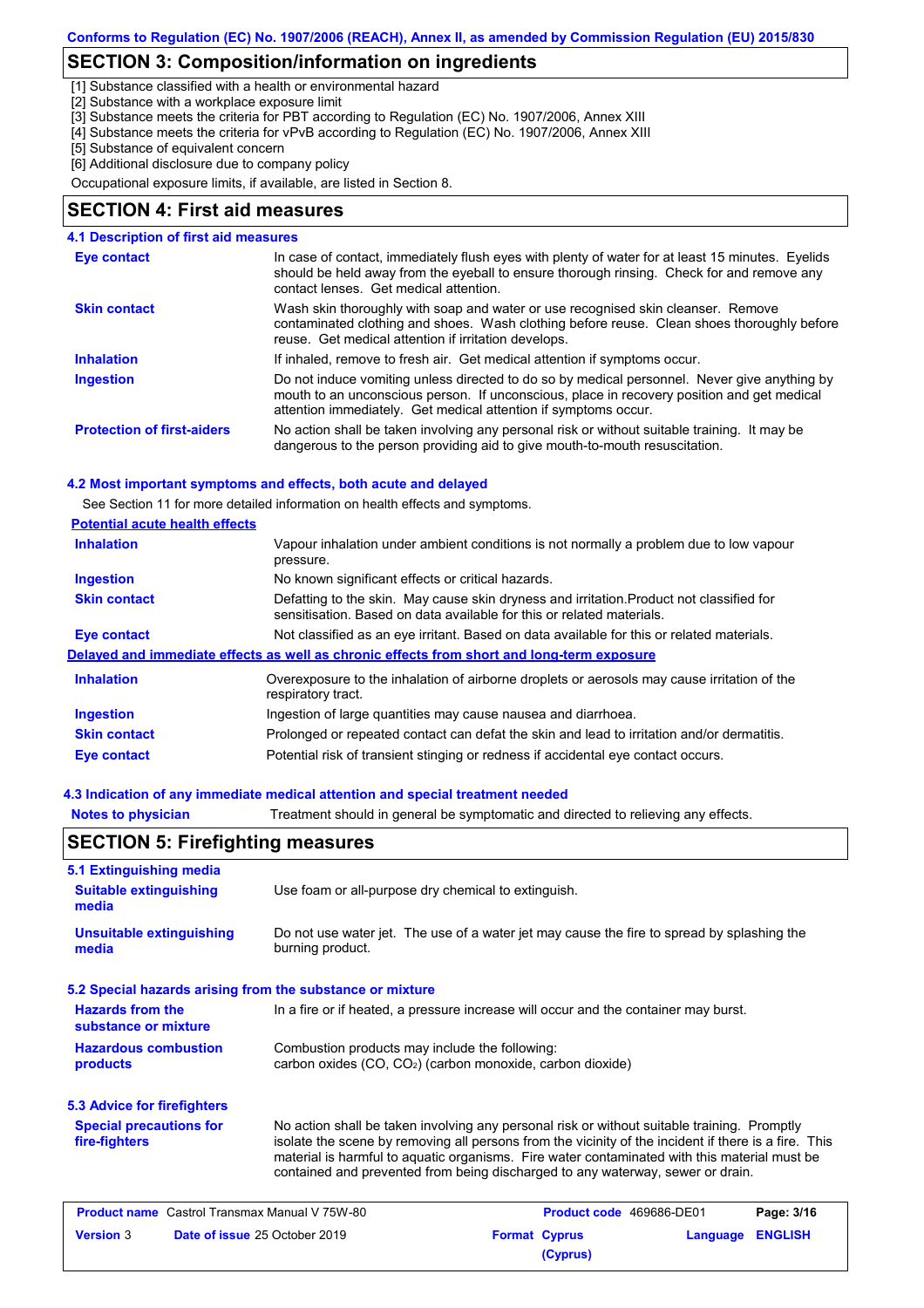| <b>SECTION 5: Firefighting measures</b>                  |                                                                                                                                                                                                                                                                                                                                                                                                                                                                                                                       |
|----------------------------------------------------------|-----------------------------------------------------------------------------------------------------------------------------------------------------------------------------------------------------------------------------------------------------------------------------------------------------------------------------------------------------------------------------------------------------------------------------------------------------------------------------------------------------------------------|
| <b>Special protective</b><br>equipment for fire-fighters | Fire-fighters should wear appropriate protective equipment and self-contained breathing<br>apparatus (SCBA) with a full face-piece operated in positive pressure mode. Clothing for fire-<br>fighters (including helmets, protective boots and gloves) conforming to European standard EN<br>469 will provide a basic level of protection for chemical incidents.                                                                                                                                                     |
| <b>SECTION 6: Accidental release measures</b>            |                                                                                                                                                                                                                                                                                                                                                                                                                                                                                                                       |
|                                                          | 6.1 Personal precautions, protective equipment and emergency procedures                                                                                                                                                                                                                                                                                                                                                                                                                                               |
| For non-emergency<br>personnel                           | Contact emergency personnel. No action shall be taken involving any personal risk or without<br>suitable training. Evacuate surrounding areas. Keep unnecessary and unprotected personnel<br>from entering. Do not touch or walk through spilt material. Floors may be slippery; use care to<br>avoid falling. Avoid breathing vapour or mist. Provide adequate ventilation. Put on<br>appropriate personal protective equipment.                                                                                     |
| For emergency responders                                 | Entry into a confined space or poorly ventilated area contaminated with vapour, mist or fume is<br>extremely hazardous without the correct respiratory protective equipment and a safe system of<br>work. Wear self-contained breathing apparatus. Wear a suitable chemical protective suit.<br>Chemical resistant boots. See also the information in "For non-emergency personnel".                                                                                                                                  |
| <b>6.2 Environmental</b><br>precautions                  | Avoid dispersal of spilt material and runoff and contact with soil, waterways, drains and sewers.<br>Inform the relevant authorities if the product has caused environmental pollution (sewers,<br>waterways, soil or air). Water polluting material. May be harmful to the environment if released<br>in large quantities.                                                                                                                                                                                           |
| 6.3 Methods and material for containment and cleaning up |                                                                                                                                                                                                                                                                                                                                                                                                                                                                                                                       |
| <b>Small spill</b>                                       | Stop leak if without risk. Move containers from spill area. Absorb with an inert material and<br>place in an appropriate waste disposal container. Dispose of via a licensed waste disposal<br>contractor.                                                                                                                                                                                                                                                                                                            |
| <b>Large spill</b>                                       | Stop leak if without risk. Move containers from spill area. Approach the release from upwind.<br>Prevent entry into sewers, water courses, basements or confined areas. Contain and collect<br>spillage with non-combustible, absorbent material e.g. sand, earth, vermiculite or diatomaceous<br>earth and place in container for disposal according to local regulations. Contaminated<br>absorbent material may pose the same hazard as the spilt product. Dispose of via a licensed<br>waste disposal contractor. |
| <b>6.4 Reference to other</b><br><b>sections</b>         | See Section 1 for emergency contact information.<br>See Section 5 for firefighting measures.<br>See Section 8 for information on appropriate personal protective equipment.<br>See Section 12 for environmental precautions.                                                                                                                                                                                                                                                                                          |

### See Section 13 for additional waste treatment information.

# **SECTION 7: Handling and storage**

The information in this section contains generic advice and guidance. The list of Identified Uses in Section 1 should be consulted for any available use-specific information provided in the Exposure Scenario(s).

#### **7.1 Precautions for safe handling**

| Put on appropriate personal protective equipment. Do not ingest. Avoid contact with eyes, skin<br>and clothing. Avoid breathing vapour or mist. Avoid contact of spilt material and runoff with<br>soil and surface waterways. Keep in the original container or an approved alternative made<br>from a compatible material, kept tightly closed when not in use. Do not reuse container. Empty<br>containers retain product residue and can be hazardous.                                                                                                    |
|---------------------------------------------------------------------------------------------------------------------------------------------------------------------------------------------------------------------------------------------------------------------------------------------------------------------------------------------------------------------------------------------------------------------------------------------------------------------------------------------------------------------------------------------------------------|
| Eating, drinking and smoking should be prohibited in areas where this material is handled,<br>stored and processed. Wash thoroughly after handling. Remove contaminated clothing and<br>protective equipment before entering eating areas. See also Section 8 for additional<br>information on hygiene measures.                                                                                                                                                                                                                                              |
| Store in accordance with local regulations. Store in a dry, cool and well-ventilated area, away<br>from incompatible materials (see Section 10). Keep away from heat and direct sunlight. Keep<br>container tightly closed and sealed until ready for use. Containers that have been opened must<br>be carefully resealed and kept upright to prevent leakage. Store and use only in equipment/<br>containers designed for use with this product. Do not store in unlabelled containers. Use<br>appropriate containment to avoid environmental contamination. |
| Prolonged exposure to elevated temperature                                                                                                                                                                                                                                                                                                                                                                                                                                                                                                                    |
|                                                                                                                                                                                                                                                                                                                                                                                                                                                                                                                                                               |
| See section 1.2 and Exposure scenarios in annex, if applicable.                                                                                                                                                                                                                                                                                                                                                                                                                                                                                               |
|                                                                                                                                                                                                                                                                                                                                                                                                                                                                                                                                                               |

| <b>Product name</b> Castrol Transmax Manual V 75W-80 |                                      | <b>Product code</b> 469686-DE01 |                      | Page: 4/16       |  |
|------------------------------------------------------|--------------------------------------|---------------------------------|----------------------|------------------|--|
| <b>Version 3</b>                                     | <b>Date of issue 25 October 2019</b> |                                 | <b>Format Cyprus</b> | Language ENGLISH |  |
|                                                      |                                      |                                 | (Cyprus)             |                  |  |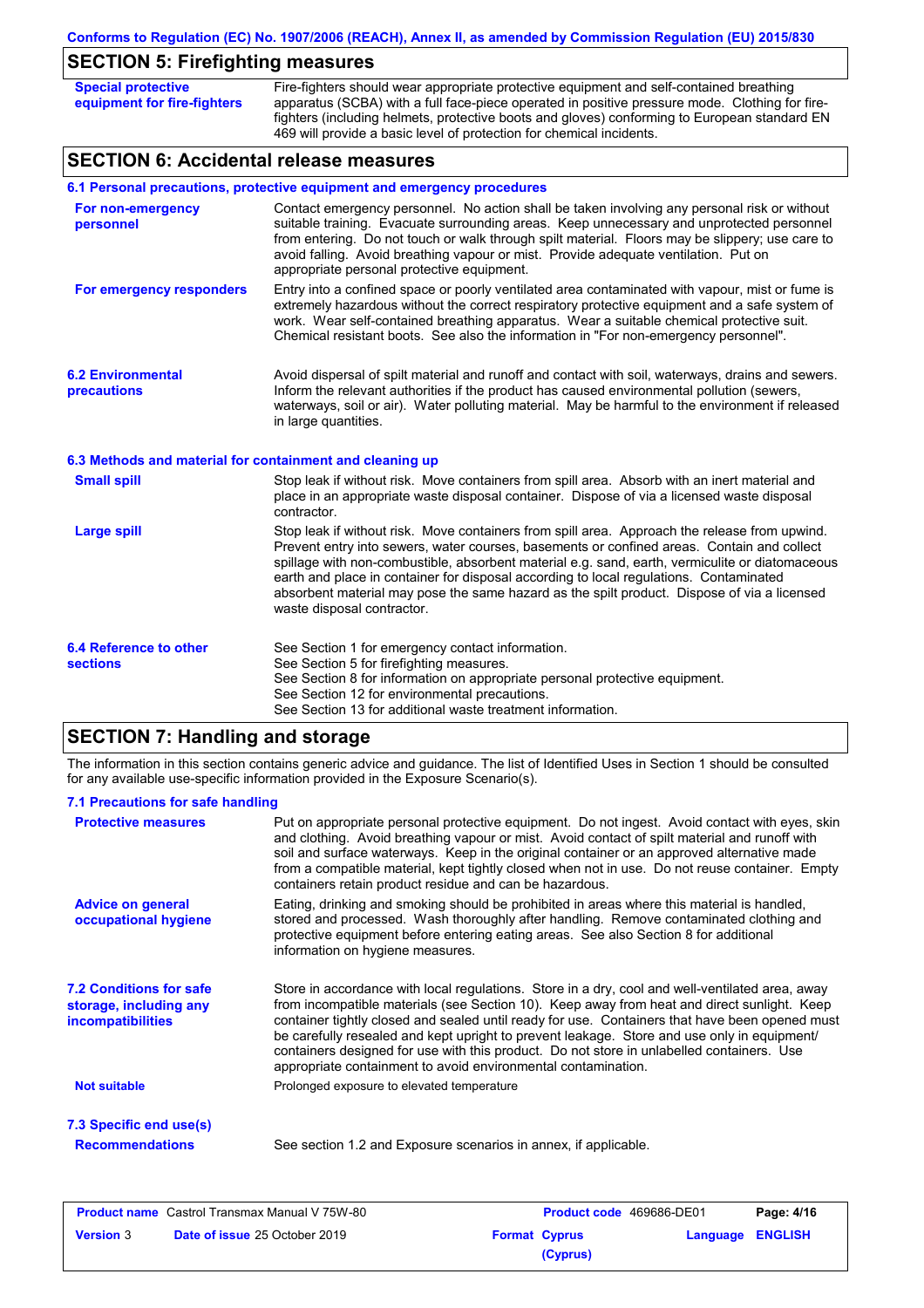### **SECTION 8: Exposure controls/personal protection**

**The information in this section contains generic advice and guidance. The list of Identified Uses in Section 1 should be consulted for any available use-specific information provided in the Exposure Scenario(s).**

#### **8.1 Control parameters**

**Occupational exposure limits**

#### **Product/ingredient name Exposure limit values**

No exposure limit value known.

Whilst specific OELs for certain components may be shown in this section, other components may be present in any mist, vapour or dust produced. Therefore, the specific OELs may not be applicable to the product as a whole and are provided for guidance only.

**Recommended monitoring procedures** If this product contains ingredients with exposure limits, personal, workplace atmosphere or biological monitoring may be required to determine the effectiveness of the ventilation or other control measures and/or the necessity to use respiratory protective equipment. Reference should be made to monitoring standards, such as the following: European Standard EN 689 (Workplace atmospheres - Guidance for the assessment of exposure by inhalation to chemical agents for comparison with limit values and measurement strategy) European Standard EN 14042 (Workplace atmospheres - Guide for the application and use of procedures for the assessment of exposure to chemical and biological agents) European Standard EN 482 (Workplace atmospheres - General requirements for the performance of procedures for the measurement of chemical agents) Reference to national guidance documents for methods for the determination of hazardous substances will also be required.

#### **Derived No Effect Level**

No DNELs/DMELs available.

#### **Predicted No Effect Concentration**

No PNECs available

| <b>8.2 Exposure controls</b>                         |                                                                                                                                                                                                                                                                                                                                                                                                                                                                                                                                                                                                                                                                                                                                                                                                                                                                                                                                                                                                         |
|------------------------------------------------------|---------------------------------------------------------------------------------------------------------------------------------------------------------------------------------------------------------------------------------------------------------------------------------------------------------------------------------------------------------------------------------------------------------------------------------------------------------------------------------------------------------------------------------------------------------------------------------------------------------------------------------------------------------------------------------------------------------------------------------------------------------------------------------------------------------------------------------------------------------------------------------------------------------------------------------------------------------------------------------------------------------|
| <b>Appropriate engineering</b><br><b>controls</b>    | Provide exhaust ventilation or other engineering controls to keep the relevant airborne<br>concentrations below their respective occupational exposure limits.<br>All activities involving chemicals should be assessed for their risks to health, to ensure<br>exposures are adequately controlled. Personal protective equipment should only be considered<br>after other forms of control measures (e.g. engineering controls) have been suitably evaluated.<br>Personal protective equipment should conform to appropriate standards, be suitable for use, be<br>kept in good condition and properly maintained.<br>Your supplier of personal protective equipment should be consulted for advice on selection and<br>appropriate standards. For further information contact your national organisation for standards.<br>The final choice of protective equipment will depend upon a risk assessment. It is important to<br>ensure that all items of personal protective equipment are compatible. |
| <b>Individual protection measures</b>                |                                                                                                                                                                                                                                                                                                                                                                                                                                                                                                                                                                                                                                                                                                                                                                                                                                                                                                                                                                                                         |
| <b>Hygiene measures</b>                              | Wash hands, forearms and face thoroughly after handling chemical products, before eating,<br>smoking and using the lavatory and at the end of the working period. Ensure that eyewash<br>stations and safety showers are close to the workstation location.                                                                                                                                                                                                                                                                                                                                                                                                                                                                                                                                                                                                                                                                                                                                             |
| <b>Respiratory protection</b>                        | In case of insufficient ventilation, wear suitable respiratory equipment.<br>The correct choice of respiratory protection depends upon the chemicals being handled, the<br>conditions of work and use, and the condition of the respiratory equipment. Safety procedures<br>should be developed for each intended application. Respiratory protection equipment should<br>therefore be chosen in consultation with the supplier/manufacturer and with a full assessment<br>of the working conditions.                                                                                                                                                                                                                                                                                                                                                                                                                                                                                                   |
| <b>Eye/face protection</b>                           | Safety glasses with side shields.                                                                                                                                                                                                                                                                                                                                                                                                                                                                                                                                                                                                                                                                                                                                                                                                                                                                                                                                                                       |
| <b>Skin protection</b>                               |                                                                                                                                                                                                                                                                                                                                                                                                                                                                                                                                                                                                                                                                                                                                                                                                                                                                                                                                                                                                         |
| <b>Hand protection</b>                               | <b>General Information:</b>                                                                                                                                                                                                                                                                                                                                                                                                                                                                                                                                                                                                                                                                                                                                                                                                                                                                                                                                                                             |
|                                                      | Because specific work environments and material handling practices vary, safety procedures<br>should be developed for each intended application. The correct choice of protective gloves<br>depends upon the chemicals being handled, and the conditions of work and use. Most gloves<br>provide protection for only a limited time before they must be discarded and replaced (even the<br>best chemically resistant gloves will break down after repeated chemical exposures).                                                                                                                                                                                                                                                                                                                                                                                                                                                                                                                        |
|                                                      | Gloves should be chosen in consultation with the supplier / manufacturer and taking account of<br>a full assessment of the working conditions.                                                                                                                                                                                                                                                                                                                                                                                                                                                                                                                                                                                                                                                                                                                                                                                                                                                          |
|                                                      | Recommended: Nitrile gloves.<br><b>Breakthrough time:</b>                                                                                                                                                                                                                                                                                                                                                                                                                                                                                                                                                                                                                                                                                                                                                                                                                                                                                                                                               |
|                                                      | Breakthrough time data are generated by glove manufacturers under laboratory test conditions                                                                                                                                                                                                                                                                                                                                                                                                                                                                                                                                                                                                                                                                                                                                                                                                                                                                                                            |
| <b>Product name</b> Castrol Transmax Manual V 75W-80 | Page: 5/16<br><b>Product code</b> 469686-DE01                                                                                                                                                                                                                                                                                                                                                                                                                                                                                                                                                                                                                                                                                                                                                                                                                                                                                                                                                           |
| <b>Version</b> 3                                     | <b>Date of issue 25 October 2019</b><br><b>Format Cyprus</b><br>Language ENGLISH                                                                                                                                                                                                                                                                                                                                                                                                                                                                                                                                                                                                                                                                                                                                                                                                                                                                                                                        |

**Version** 3 **Date of issue** 25 October 2019 **Format Cyprus Language ENGLISH (Cyprus)**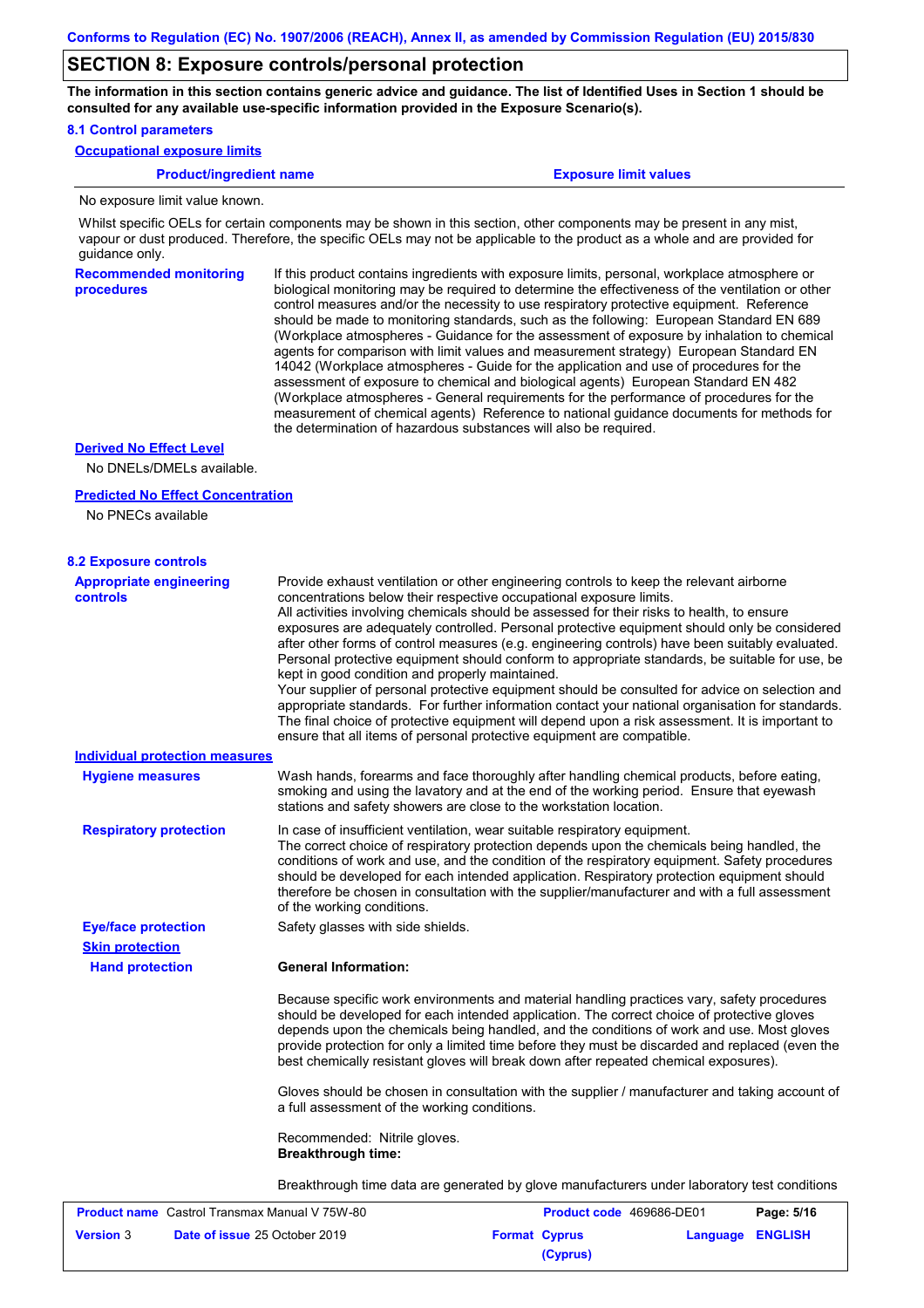# **SECTION 8: Exposure controls/personal protection**

|                                           | and represent how long a glove can be expected to provide effective permeation resistance. It<br>is important when following breakthrough time recommendations that actual workplace<br>conditions are taken into account. Always consult with your glove supplier for up-to-date<br>technical information on breakthrough times for the recommended glove type.<br>Our recommendations on the selection of gloves are as follows:                                                                                                                                                                                                                |
|-------------------------------------------|---------------------------------------------------------------------------------------------------------------------------------------------------------------------------------------------------------------------------------------------------------------------------------------------------------------------------------------------------------------------------------------------------------------------------------------------------------------------------------------------------------------------------------------------------------------------------------------------------------------------------------------------------|
|                                           | Continuous contact:                                                                                                                                                                                                                                                                                                                                                                                                                                                                                                                                                                                                                               |
|                                           | Gloves with a minimum breakthrough time of 240 minutes, or >480 minutes if suitable gloves<br>can be obtained.<br>If suitable gloves are not available to offer that level of protection, gloves with shorter                                                                                                                                                                                                                                                                                                                                                                                                                                     |
|                                           | breakthrough times may be acceptable as long as appropriate glove maintenance and<br>replacement regimes are determined and adhered to.                                                                                                                                                                                                                                                                                                                                                                                                                                                                                                           |
|                                           | Short-term / splash protection:                                                                                                                                                                                                                                                                                                                                                                                                                                                                                                                                                                                                                   |
|                                           | Recommended breakthrough times as above.<br>It is recognised that for short-term, transient exposures, gloves with shorter breakthrough times<br>may commonly be used. Therefore, appropriate maintenance and replacement regimes must<br>be determined and rigorously followed.                                                                                                                                                                                                                                                                                                                                                                  |
|                                           | <b>Glove Thickness:</b>                                                                                                                                                                                                                                                                                                                                                                                                                                                                                                                                                                                                                           |
|                                           | For general applications, we recommend gloves with a thickness typically greater than 0.35 mm.                                                                                                                                                                                                                                                                                                                                                                                                                                                                                                                                                    |
|                                           | It should be emphasised that glove thickness is not necessarily a good predictor of glove<br>resistance to a specific chemical, as the permeation efficiency of the glove will be dependent<br>on the exact composition of the glove material. Therefore, glove selection should also be based<br>on consideration of the task requirements and knowledge of breakthrough times.<br>Glove thickness may also vary depending on the glove manufacturer, the glove type and the<br>glove model. Therefore, the manufacturers' technical data should always be taken into account<br>to ensure selection of the most appropriate glove for the task. |
|                                           | Note: Depending on the activity being conducted, gloves of varying thickness may be required<br>for specific tasks. For example:                                                                                                                                                                                                                                                                                                                                                                                                                                                                                                                  |
|                                           | • Thinner gloves (down to 0.1 mm or less) may be required where a high degree of manual<br>dexterity is needed. However, these gloves are only likely to give short duration protection and<br>would normally be just for single use applications, then disposed of.                                                                                                                                                                                                                                                                                                                                                                              |
|                                           | • Thicker gloves (up to 3 mm or more) may be required where there is a mechanical (as well<br>as a chemical) risk i.e. where there is abrasion or puncture potential.                                                                                                                                                                                                                                                                                                                                                                                                                                                                             |
| <b>Skin and body</b>                      | Use of protective clothing is good industrial practice.<br>Personal protective equipment for the body should be selected based on the task being<br>performed and the risks involved and should be approved by a specialist before handling this<br>product.                                                                                                                                                                                                                                                                                                                                                                                      |
|                                           | Cotton or polyester/cotton overalls will only provide protection against light superficial<br>contamination that will not soak through to the skin. Overalls should be laundered on a regular<br>basis. When the risk of skin exposure is high (e.g. when cleaning up spillages or if there is a<br>risk of splashing) then chemical resistant aprons and/or impervious chemical suits and boots<br>will be required.                                                                                                                                                                                                                             |
| <b>Refer to standards:</b>                | Respiratory protection: EN 529<br>Gloves: EN 420, EN 374<br>Eye protection: EN 166<br>Filtering half-mask: EN 149<br>Filtering half-mask with valve: EN 405<br>Half-mask: EN 140 plus filter<br>Full-face mask: EN 136 plus filter<br>Particulate filters: EN 143<br>Gas/combined filters: EN 14387                                                                                                                                                                                                                                                                                                                                               |
| <b>Environmental exposure</b><br>controls | Emissions from ventilation or work process equipment should be checked to ensure they<br>comply with the requirements of environmental protection legislation. In some cases, fume<br>scrubbers, filters or engineering modifications to the process equipment will be necessary to<br>reduce emissions to acceptable levels.                                                                                                                                                                                                                                                                                                                     |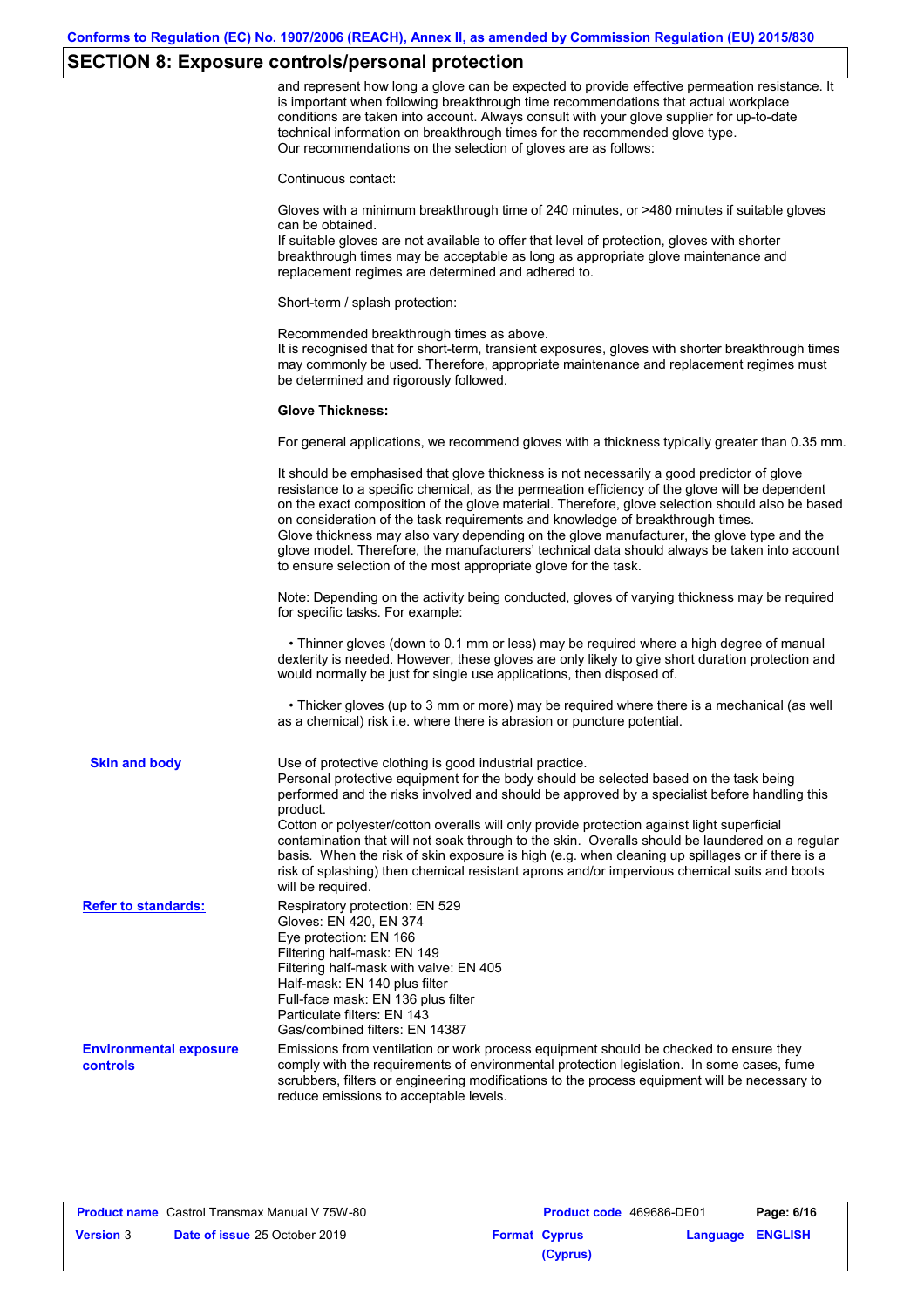# **SECTION 9: Physical and chemical properties**

**9.1 Information on basic physical and chemical properties**

| <b>Appearance</b>                                      |                                                                                                                |
|--------------------------------------------------------|----------------------------------------------------------------------------------------------------------------|
| <b>Physical state</b>                                  | Liquid.                                                                                                        |
| <b>Colour</b>                                          | Amber.                                                                                                         |
| <b>Odour</b>                                           | Not available.                                                                                                 |
| <b>Odour threshold</b>                                 | Not available.                                                                                                 |
| pH                                                     | Not available.                                                                                                 |
| <b>Melting point/freezing point</b>                    | Not available.                                                                                                 |
| Initial boiling point and boiling<br>range             | Not available.                                                                                                 |
| <b>Pour point</b>                                      | $<$ -60 °C                                                                                                     |
| <b>Flash point</b>                                     | Open cup: >200°C (>392°F) [Cleveland.]                                                                         |
| <b>Evaporation rate</b>                                | Not available.                                                                                                 |
| <b>Flammability (solid, gas)</b>                       | Not available.                                                                                                 |
| <b>Upper/lower flammability or</b><br>explosive limits | Not available.                                                                                                 |
| <b>Vapour pressure</b>                                 | Not available.                                                                                                 |
| <b>Vapour density</b>                                  | Not available.                                                                                                 |
| <b>Relative density</b>                                | Not available.                                                                                                 |
| <b>Density</b>                                         | <1000 kg/m <sup>3</sup> (<1 g/cm <sup>3</sup> ) at 15 <sup>°</sup> C                                           |
| <b>Solubility(ies)</b>                                 | insoluble in water.                                                                                            |
| <b>Partition coefficient: n-octanol/</b><br>water      | Not available.                                                                                                 |
| <b>Auto-ignition temperature</b>                       | Not available.                                                                                                 |
| <b>Decomposition temperature</b>                       | Not available.                                                                                                 |
| <b>Viscosity</b>                                       | Kinematic: 40 mm <sup>2</sup> /s (40 cSt) at 40°C<br>Kinematic: $8.1 \text{ mm}^2/\text{s}$ (8.1 cSt) at 100°C |
| <b>Explosive properties</b>                            | Not available.                                                                                                 |
| <b>Oxidising properties</b>                            | Not available.                                                                                                 |

#### **9.2 Other information**

No additional information.

|                                                   | <b>SECTION 10: Stability and reactivity</b>                                                                                                                             |  |  |  |
|---------------------------------------------------|-------------------------------------------------------------------------------------------------------------------------------------------------------------------------|--|--|--|
| <b>10.1 Reactivity</b>                            | No specific test data available for this product. Refer to Conditions to avoid and Incompatible<br>materials for additional information.                                |  |  |  |
| <b>10.2 Chemical stability</b>                    | The product is stable.                                                                                                                                                  |  |  |  |
| <b>10.3 Possibility of</b><br>hazardous reactions | Under normal conditions of storage and use, hazardous reactions will not occur.<br>Under normal conditions of storage and use, hazardous polymerisation will not occur. |  |  |  |
| <b>10.4 Conditions to avoid</b>                   | Avoid all possible sources of ignition (spark or flame).                                                                                                                |  |  |  |
| 10.5 Incompatible materials                       | Reactive or incompatible with the following materials: oxidising materials.                                                                                             |  |  |  |
| <b>10.6 Hazardous</b><br>decomposition products   | Under normal conditions of storage and use, hazardous decomposition products should not be<br>produced.                                                                 |  |  |  |

# **SECTION 11: Toxicological information**

**11.1 Information on toxicological effects Acute toxicity estimates**

| <b>Product name</b> Castrol Transmax Manual V 75W-80 |                                      | <b>Product code</b> 469686-DE01 |                      | Page: 7/16       |  |
|------------------------------------------------------|--------------------------------------|---------------------------------|----------------------|------------------|--|
| <b>Version 3</b>                                     | <b>Date of issue 25 October 2019</b> |                                 | <b>Format Cyprus</b> | Language ENGLISH |  |
|                                                      |                                      |                                 | (Cyprus)             |                  |  |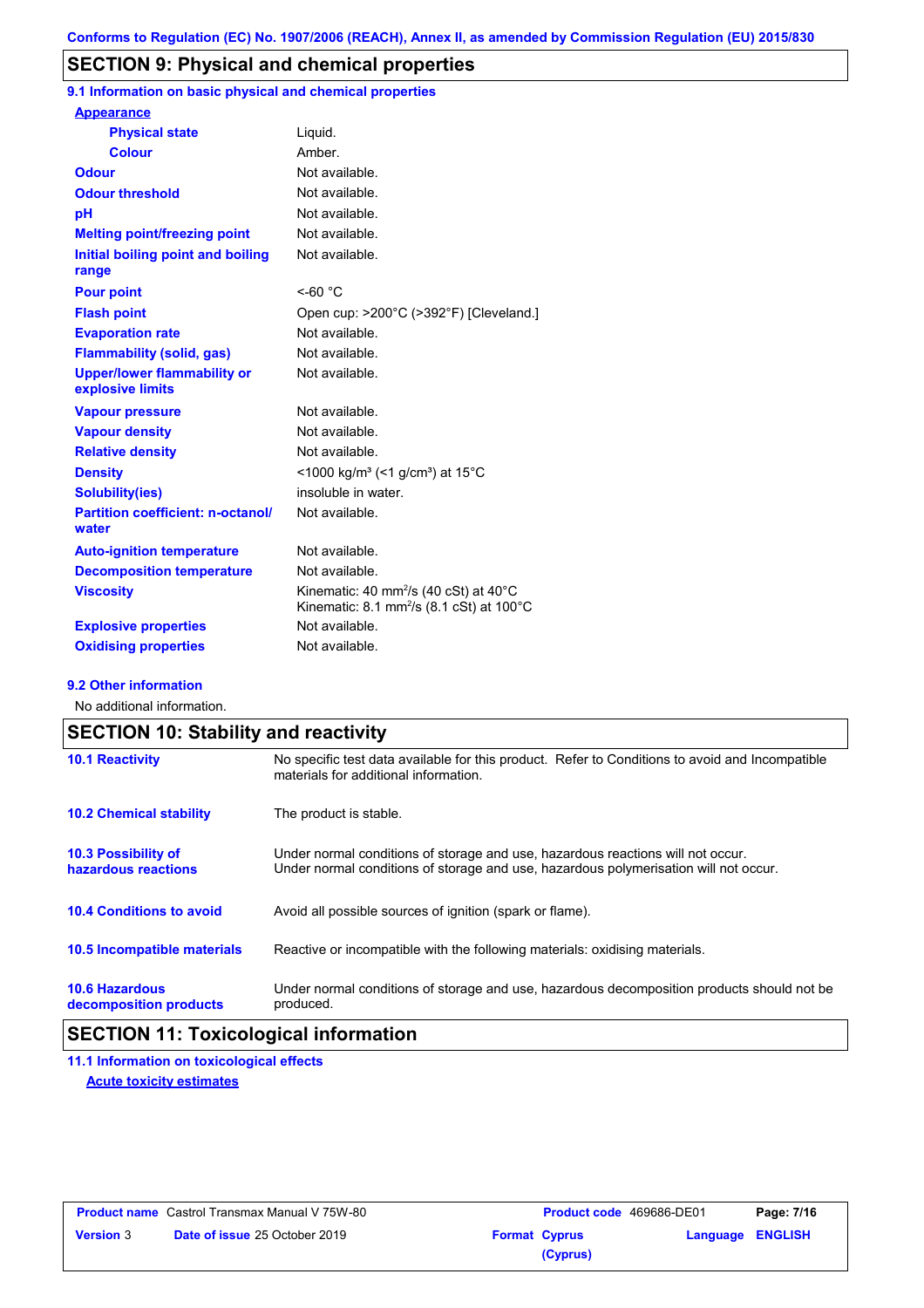# **SECTION 11: Toxicological information**

| <b>Product/ingredient name</b>                                                                                                                                                                                 |                                                                                                                                                                   | Oral (mg/<br>kg) | <b>Dermal</b><br>(mg/kg)                          | <b>Inhalation</b><br>(gases)<br>(ppm) | <b>Inhalation</b><br>(vapours)<br>(mg/l) | <b>Inhalation</b><br>(dusts)<br>and mists)<br>(mg/l) |
|----------------------------------------------------------------------------------------------------------------------------------------------------------------------------------------------------------------|-------------------------------------------------------------------------------------------------------------------------------------------------------------------|------------------|---------------------------------------------------|---------------------------------------|------------------------------------------|------------------------------------------------------|
| BOT 233 FE (Neuhof) Parent<br>Reaction products of 4-methyl-2-pentanol and<br>diphosphorus pentasulfide, propoxylated, esterified<br>with diphosphorus pentaoxide, and salted by<br>amines, C12-14- tert-alkyl |                                                                                                                                                                   | 19047.6<br>500   | N/A<br>N/A                                        | N/A<br>N/A                            | N/A<br>N/A                               | N/A<br>N/A                                           |
| (Z)-octadec-9-enylamine, C16-18-(even numbered,<br>saturated and unsaturated)-alkylamines                                                                                                                      |                                                                                                                                                                   | 500              | N/A                                               | N/A                                   | N/A                                      | N/A                                                  |
| <b>Information on likely</b><br>routes of exposure                                                                                                                                                             | Routes of entry anticipated: Dermal, Inhalation.                                                                                                                  |                  |                                                   |                                       |                                          |                                                      |
| <b>Potential acute health effects</b>                                                                                                                                                                          |                                                                                                                                                                   |                  |                                                   |                                       |                                          |                                                      |
| <b>Inhalation</b>                                                                                                                                                                                              | Vapour inhalation under ambient conditions is not normally a problem due to low vapour<br>pressure.                                                               |                  |                                                   |                                       |                                          |                                                      |
| <b>Ingestion</b>                                                                                                                                                                                               | No known significant effects or critical hazards.                                                                                                                 |                  |                                                   |                                       |                                          |                                                      |
| <b>Skin contact</b>                                                                                                                                                                                            | Defatting to the skin. May cause skin dryness and irritation. Product not classified for<br>sensitisation. Based on data available for this or related materials. |                  |                                                   |                                       |                                          |                                                      |
| <b>Eye contact</b>                                                                                                                                                                                             | Not classified as an eye irritant. Based on data available for this or related materials.                                                                         |                  |                                                   |                                       |                                          |                                                      |
| Symptoms related to the physical, chemical and toxicological characteristics                                                                                                                                   |                                                                                                                                                                   |                  |                                                   |                                       |                                          |                                                      |
| <b>Inhalation</b>                                                                                                                                                                                              | May be harmful by inhalation if exposure to vapour, mists or fumes resulting from thermal<br>decomposition products occurs.                                       |                  |                                                   |                                       |                                          |                                                      |
| <b>Ingestion</b>                                                                                                                                                                                               | No specific data.                                                                                                                                                 |                  |                                                   |                                       |                                          |                                                      |
| <b>Skin contact</b>                                                                                                                                                                                            | Adverse symptoms may include the following:<br>irritation<br>dryness<br>cracking                                                                                  |                  |                                                   |                                       |                                          |                                                      |
| <b>Eye contact</b>                                                                                                                                                                                             | No specific data.                                                                                                                                                 |                  |                                                   |                                       |                                          |                                                      |
| Delayed and immediate effects as well as chronic effects from short and long-term exposure                                                                                                                     |                                                                                                                                                                   |                  |                                                   |                                       |                                          |                                                      |
| <b>Inhalation</b>                                                                                                                                                                                              | Overexposure to the inhalation of airborne droplets or aerosols may cause irritation of the<br>respiratory tract.                                                 |                  |                                                   |                                       |                                          |                                                      |
| <b>Ingestion</b>                                                                                                                                                                                               | Ingestion of large quantities may cause nausea and diarrhoea.                                                                                                     |                  |                                                   |                                       |                                          |                                                      |
| <b>Skin contact</b>                                                                                                                                                                                            | Prolonged or repeated contact can defat the skin and lead to irritation and/or dermatitis.                                                                        |                  |                                                   |                                       |                                          |                                                      |
| Eye contact                                                                                                                                                                                                    | Potential risk of transient stinging or redness if accidental eye contact occurs.                                                                                 |                  |                                                   |                                       |                                          |                                                      |
| <b>Potential chronic health effects</b>                                                                                                                                                                        |                                                                                                                                                                   |                  |                                                   |                                       |                                          |                                                      |
| General                                                                                                                                                                                                        | No known significant effects or critical hazards.                                                                                                                 |                  |                                                   |                                       |                                          |                                                      |
| <b>Carcinogenicity</b>                                                                                                                                                                                         | No known significant effects or critical hazards.                                                                                                                 |                  |                                                   |                                       |                                          |                                                      |
| <b>Mutagenicity</b>                                                                                                                                                                                            | No known significant effects or critical hazards.                                                                                                                 |                  |                                                   |                                       |                                          |                                                      |
| <b>Developmental effects</b>                                                                                                                                                                                   | No known significant effects or critical hazards.                                                                                                                 |                  |                                                   |                                       |                                          |                                                      |
| <b>Fertility effects</b>                                                                                                                                                                                       |                                                                                                                                                                   |                  | No known significant effects or critical hazards. |                                       |                                          |                                                      |

## **SECTION 12: Ecological information**

**12.1 Toxicity**

| <b>Environmental hazards</b> | Harmful to aquatic life with long lasting effects.     |  |  |  |
|------------------------------|--------------------------------------------------------|--|--|--|
|                              | Based on data available for this or related materials. |  |  |  |

#### **12.2 Persistence and degradability**

Not expected to be rapidly degradable.

#### **12.3 Bioaccumulative potential**

This product is not expected to bioaccumulate through food chains in the environment.

#### **Mobility** Spillages may penetrate the soil causing ground water contamination. **12.4 Mobility in soil Soil/water partition coefficient (KOC)** Not available.

### **12.5 Results of PBT and vPvB assessment**

| <b>Product name</b> Castrol Transmax Manual V 75W-80 |                                      |  | <b>Product code</b> 469686-DE01 | Page: 8/16       |  |
|------------------------------------------------------|--------------------------------------|--|---------------------------------|------------------|--|
| <b>Version 3</b>                                     | <b>Date of issue 25 October 2019</b> |  | <b>Format Cyprus</b>            | Language ENGLISH |  |
|                                                      |                                      |  | (Cyprus)                        |                  |  |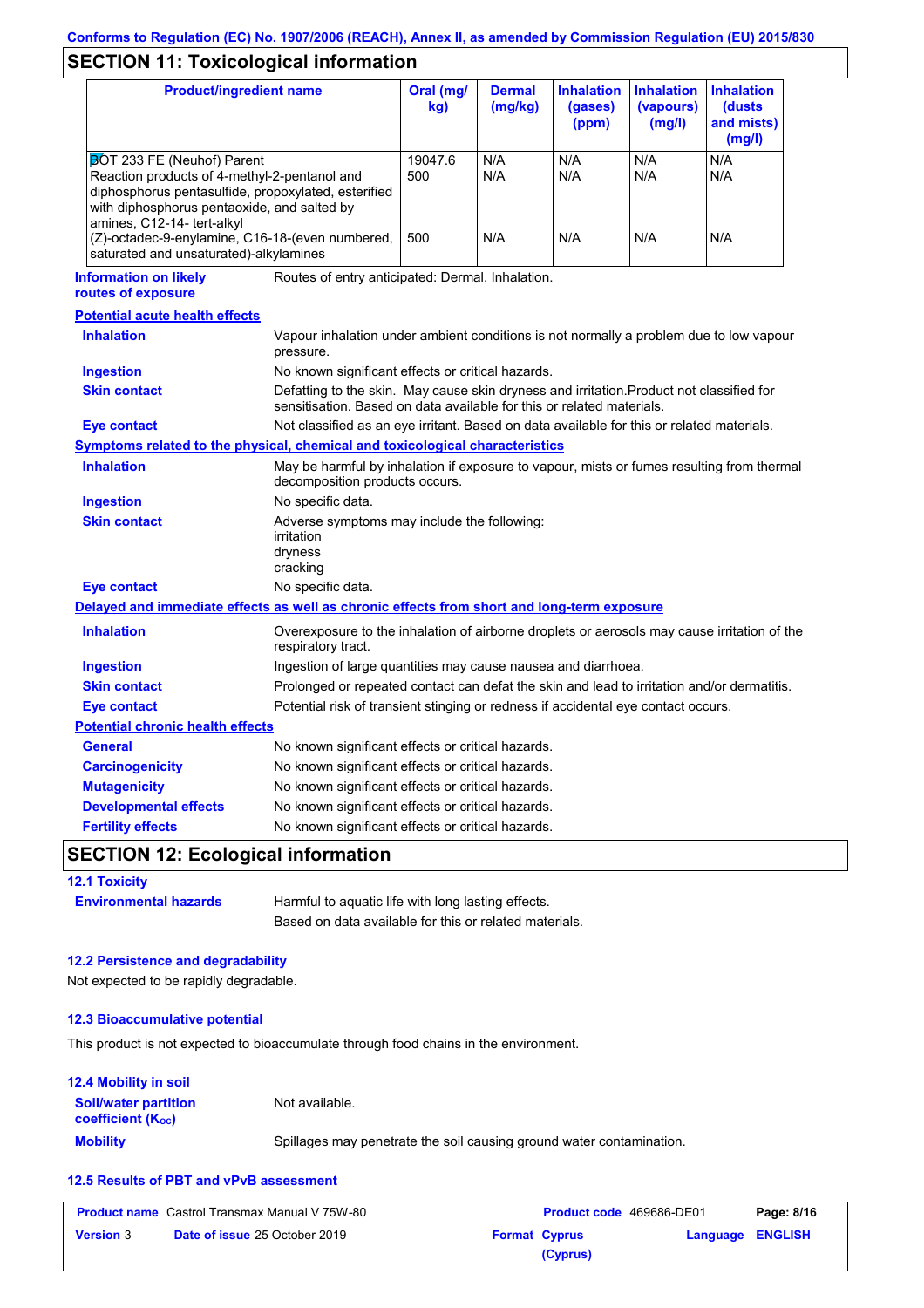## **SECTION 12: Ecological information**

Product does not meet the criteria for PBT or vPvB according to Regulation (EC) No. 1907/2006, Annex XIII.

#### **12.6 Other adverse effects**

**Other ecological information**

Spills may form a film on water surfaces causing physical damage to organisms. Oxygen transfer could also be impaired.

# **SECTION 13: Disposal considerations**

The information in this section contains generic advice and guidance. The list of Identified Uses in Section 1 should be consulted for any available use-specific information provided in the Exposure Scenario(s).

#### **13.1 Waste treatment methods**

**Product**

**Methods of disposal**

Where possible, arrange for product to be recycled. Dispose of via an authorised person/ licensed waste disposal contractor in accordance with local regulations.

#### **European waste catalogue (EWC) Hazardous waste** Yes.

| Waste code | <b>Waste designation</b>                |
|------------|-----------------------------------------|
| $130208*$  | other engine, gear and lubricating oils |

However, deviation from the intended use and/or the presence of any potential contaminants may require an alternative waste disposal code to be assigned by the end user.

#### **Packaging**

**Methods of disposal Special precautions** Where possible, arrange for product to be recycled. Dispose of via an authorised person/ licensed waste disposal contractor in accordance with local regulations. This material and its container must be disposed of in a safe way. Care should be taken when handling emptied containers that have not been cleaned or rinsed out. Empty containers or liners may retain some product residues. Empty containers represent a fire hazard as they may contain flammable product residues and vapour. Never weld, solder or braze empty containers. Avoid dispersal of spilt material and runoff and contact with soil, waterways, drains and sewers. **References** Commission 2014/955/EU Directive 2008/98/EC

## **SECTION 14: Transport information**

|                                           | <b>ADR/RID</b> | <b>ADN</b>     | <b>IMDG</b>    | <b>IATA</b>    |
|-------------------------------------------|----------------|----------------|----------------|----------------|
| 14.1 UN number                            | Not regulated. | Not regulated. | Not regulated. | Not regulated. |
| 14.2 UN proper<br>shipping name           |                |                | -              |                |
| <b>14.3 Transport</b><br>hazard class(es) |                |                | -              |                |
| <b>14.4 Packing</b><br>group              |                |                | ۰              |                |
| 14.5<br><b>Environmental</b><br>hazards   | No.            | No.            | No.            | No.            |
| <b>Additional</b><br><b>information</b>   |                |                |                |                |

**14.6 Special precautions for user** Not available.

**14.7 Transport in bulk according to Annex II of Marpol and the IBC Code**

Not available.

|                  | <b>Product name</b> Castrol Transmax Manual V 75W-80 |
|------------------|------------------------------------------------------|
| <b>Version 3</b> | <b>Date of issue 25 October 2019</b>                 |

| Castrol Transmax Manual V 75W-80     |                      | <b>Product code</b> 469686-DE01 |                         | Page: 9/16 |
|--------------------------------------|----------------------|---------------------------------|-------------------------|------------|
| <b>Date of issue 25 October 2019</b> | <b>Format Cyprus</b> |                                 | <b>Language ENGLISH</b> |            |
|                                      |                      | (Cyprus)                        |                         |            |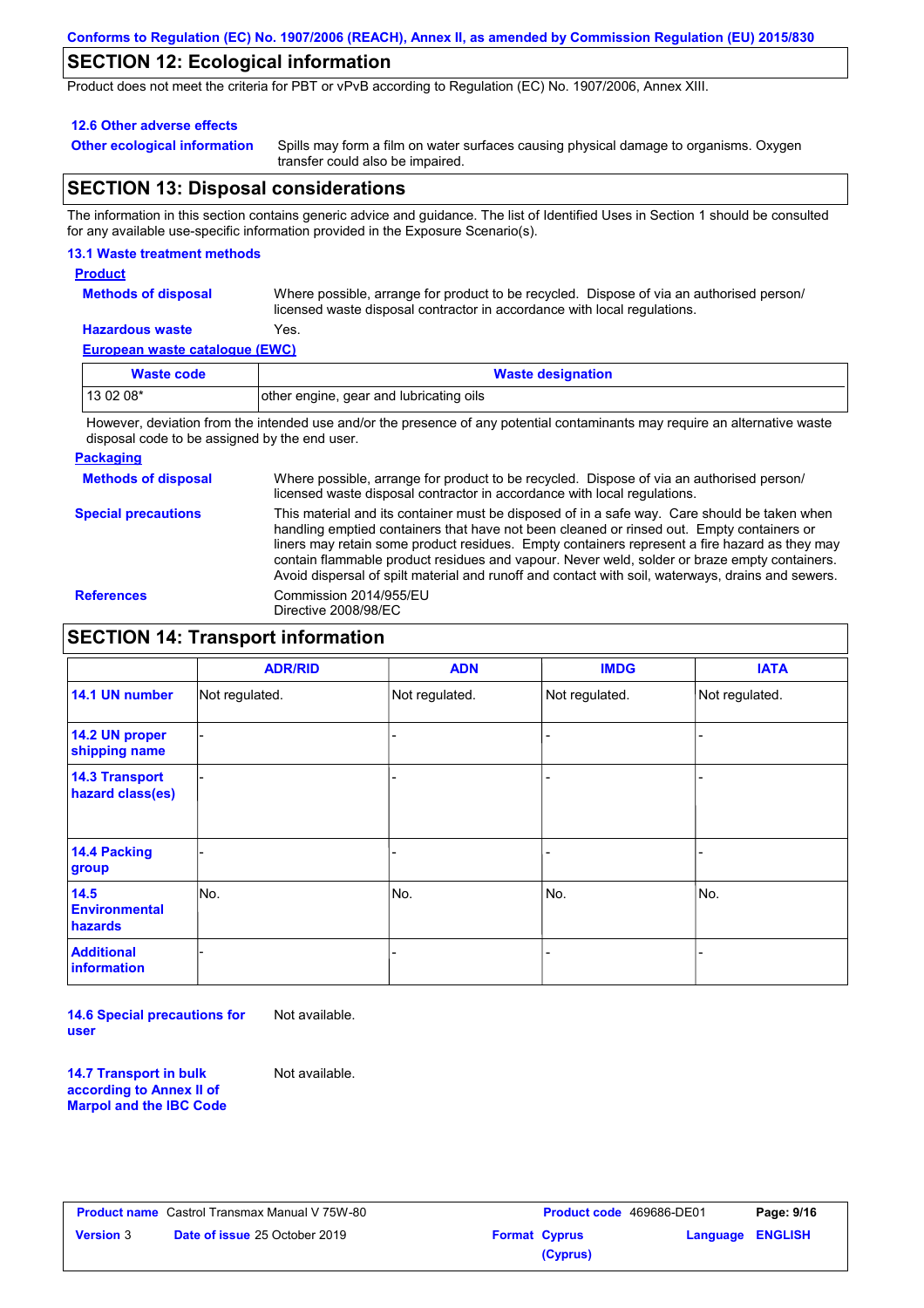# **SECTION 15: Regulatory information**

|                                                                 | 15.1 Safety, health and environmental regulations/legislation specific for the substance or mixture                            |  |
|-----------------------------------------------------------------|--------------------------------------------------------------------------------------------------------------------------------|--|
| EU Regulation (EC) No. 1907/2006 (REACH)                        |                                                                                                                                |  |
|                                                                 | Annex XIV - List of substances subject to authorisation                                                                        |  |
| <b>Annex XIV</b>                                                |                                                                                                                                |  |
| None of the components are listed.                              |                                                                                                                                |  |
| <b>Substances of very high concern</b>                          |                                                                                                                                |  |
| None of the components are listed.                              |                                                                                                                                |  |
| <b>Other regulations</b>                                        |                                                                                                                                |  |
| <b>REACH Status</b>                                             | The company, as identified in Section 1, sells this product in the EU in compliance with the<br>current requirements of REACH. |  |
| <b>United States inventory</b><br>(TSCA 8b)                     | All components are active or exempted.                                                                                         |  |
| <b>Australia inventory (AICS)</b>                               | All components are listed or exempted.                                                                                         |  |
| <b>Canada inventory</b>                                         | All components are listed or exempted.                                                                                         |  |
| <b>China inventory (IECSC)</b>                                  | All components are listed or exempted.                                                                                         |  |
| <b>Japan inventory (ENCS)</b>                                   | All components are listed or exempted.                                                                                         |  |
| <b>Korea inventory (KECI)</b>                                   | All components are listed or exempted.                                                                                         |  |
| <b>Philippines inventory</b><br>(PICCS)                         | All components are listed or exempted.                                                                                         |  |
| <b>Taiwan Chemical</b><br><b>Substances Inventory</b><br>(TCSI) | All components are listed or exempted.                                                                                         |  |
| Ozone depleting substances (1005/2009/EU)                       |                                                                                                                                |  |
| Not listed.                                                     |                                                                                                                                |  |
| Prior Informed Consent (PIC) (649/2012/EU)                      |                                                                                                                                |  |
| Not listed.                                                     |                                                                                                                                |  |
| <b>Seveso Directive</b>                                         |                                                                                                                                |  |
| This product is not controlled under the Seveso Directive.      |                                                                                                                                |  |

**15.2 Chemical safety assessment** A Chemical Safety Assessment has been carried out for one or more of the substances within this mixture. A Chemical Safety Assessment has not been carried out for the mixture itself.

# **SECTION 16: Other information**

| <b>Abbreviations and acronyms</b>                    | ADN = European Provisions concerning the International Carriage of Dangerous Goods by<br>Inland Waterway                                                                                                                                                                                              |                          |          |                |  |
|------------------------------------------------------|-------------------------------------------------------------------------------------------------------------------------------------------------------------------------------------------------------------------------------------------------------------------------------------------------------|--------------------------|----------|----------------|--|
|                                                      | ADR = The European Agreement concerning the International Carriage of Dangerous Goods by<br>Road                                                                                                                                                                                                      |                          |          |                |  |
|                                                      | ATE = Acute Toxicity Estimate                                                                                                                                                                                                                                                                         |                          |          |                |  |
|                                                      | <b>BCF</b> = Bioconcentration Factor                                                                                                                                                                                                                                                                  |                          |          |                |  |
|                                                      | CAS = Chemical Abstracts Service                                                                                                                                                                                                                                                                      |                          |          |                |  |
|                                                      | CLP = Classification, Labelling and Packaging Regulation [Regulation (EC) No. 1272/2008]                                                                                                                                                                                                              |                          |          |                |  |
|                                                      | CSA = Chemical Safety Assessment                                                                                                                                                                                                                                                                      |                          |          |                |  |
|                                                      | CSR = Chemical Safety Report<br><b>DMEL = Derived Minimal Effect Level</b>                                                                                                                                                                                                                            |                          |          |                |  |
|                                                      |                                                                                                                                                                                                                                                                                                       |                          |          |                |  |
|                                                      | DNEL = Derived No Effect Level                                                                                                                                                                                                                                                                        |                          |          |                |  |
|                                                      | EINECS = European Inventory of Existing Commercial chemical Substances                                                                                                                                                                                                                                |                          |          |                |  |
|                                                      | ES = Exposure Scenario                                                                                                                                                                                                                                                                                |                          |          |                |  |
|                                                      | EUH statement = CLP-specific Hazard statement                                                                                                                                                                                                                                                         |                          |          |                |  |
|                                                      | EWC = European Waste Catalogue                                                                                                                                                                                                                                                                        |                          |          |                |  |
|                                                      | GHS = Globally Harmonized System of Classification and Labelling of Chemicals                                                                                                                                                                                                                         |                          |          |                |  |
|                                                      | IATA = International Air Transport Association<br>IBC = Intermediate Bulk Container<br><b>IMDG = International Maritime Dangerous Goods</b><br>LogPow = logarithm of the octanol/water partition coefficient<br>MARPOL = International Convention for the Prevention of Pollution From Ships, 1973 as |                          |          |                |  |
|                                                      |                                                                                                                                                                                                                                                                                                       |                          |          |                |  |
|                                                      |                                                                                                                                                                                                                                                                                                       |                          |          |                |  |
|                                                      |                                                                                                                                                                                                                                                                                                       |                          |          |                |  |
|                                                      | modified by the Protocol of 1978. ("Marpol" = marine pollution)                                                                                                                                                                                                                                       |                          |          |                |  |
|                                                      | OECD = Organisation for Economic Co-operation and Development                                                                                                                                                                                                                                         |                          |          |                |  |
|                                                      | PBT = Persistent, Bioaccumulative and Toxic                                                                                                                                                                                                                                                           |                          |          |                |  |
|                                                      | <b>PNEC = Predicted No Effect Concentration</b>                                                                                                                                                                                                                                                       |                          |          |                |  |
|                                                      | REACH = Registration, Evaluation, Authorisation and Restriction of Chemicals Regulation<br>[Requlation (EC) No. 1907/2006]                                                                                                                                                                            |                          |          |                |  |
| <b>Product name</b> Castrol Transmax Manual V 75W-80 |                                                                                                                                                                                                                                                                                                       | Product code 469686-DE01 |          | Page: 10/16    |  |
| <b>Version 3</b>                                     | Date of issue 25 October 2019                                                                                                                                                                                                                                                                         | <b>Format Cyprus</b>     | Language | <b>ENGLISH</b> |  |
|                                                      |                                                                                                                                                                                                                                                                                                       | (Cyprus)                 |          |                |  |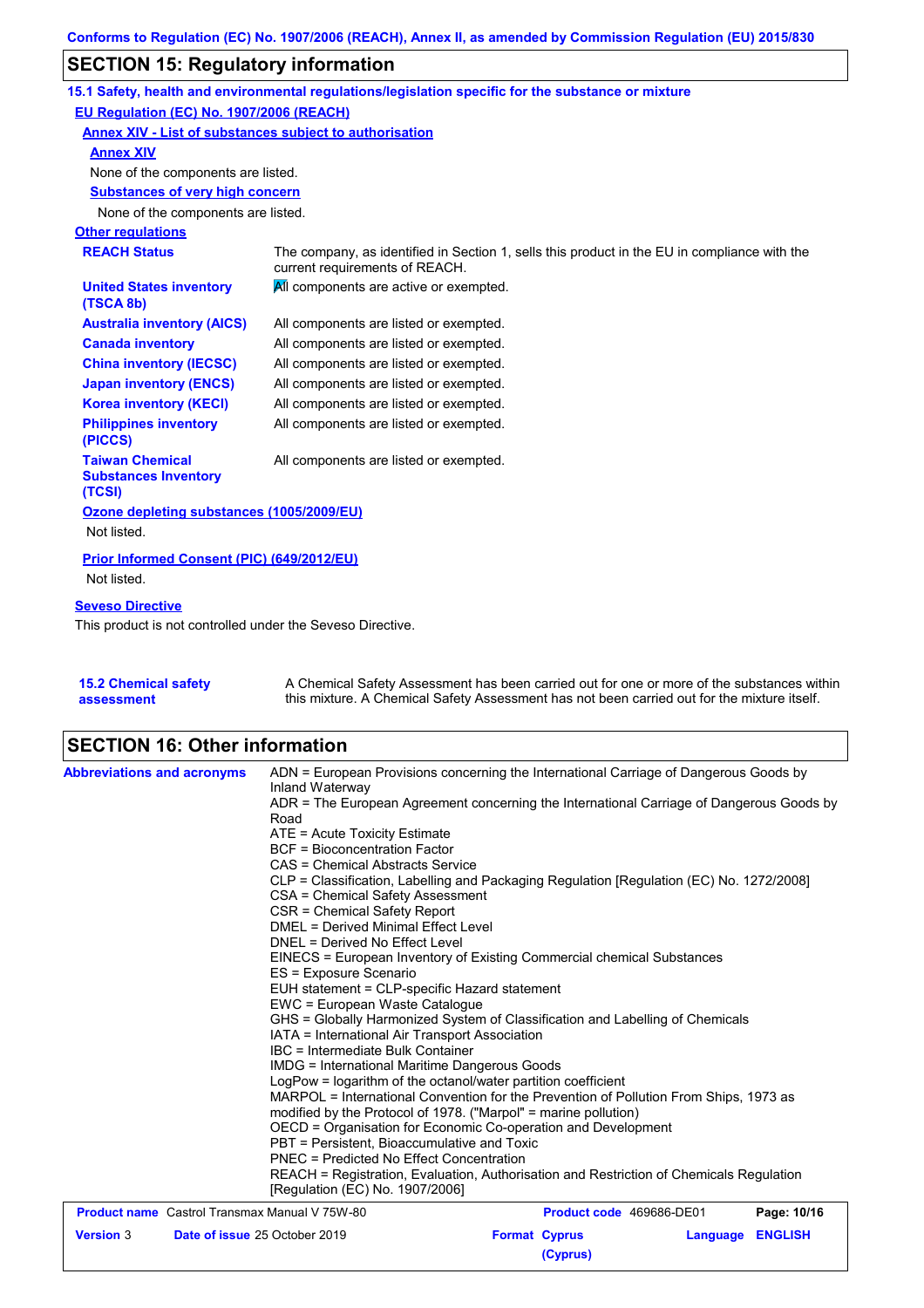### **SECTION 16: Other information**

RID = The Regulations concerning the International Carriage of Dangerous Goods by Rail RRN = REACH Registration Number SADT = Self-Accelerating Decomposition Temperature SVHC = Substances of Very High Concern STOT-RE = Specific Target Organ Toxicity - Repeated Exposure STOT-SE = Specific Target Organ Toxicity - Single Exposure TWA = Time weighted average UN = United Nations UVCB = Complex hydrocarbon substance VOC = Volatile Organic Compound vPvB = Very Persistent and Very Bioaccumulative Varies = may contain one or more of the following 64741-88-4 / RRN 01-2119488706-23, 64741-89-5 / RRN 01-2119487067-30, 64741-95-3 / RRN 01-2119487081-40, 64741-96-4/ RRN 01-2119483621-38, 64742-01-4 / RRN 01-2119488707-21, 64742-44-5 / RRN 01-2119985177-24, 64742-45-6, 64742-52-5 / RRN 01-2119467170-45, 64742-53-6 / RRN 01-2119480375-34, 64742-54-7 / RRN 01-2119484627-25, 64742-55-8 / RRN 01-2119487077-29, 64742-56-9 / RRN 01-2119480132-48, 64742-57-0 / RRN 01-2119489287-22, 64742-58-1, 64742-62-7 / RRN 01-2119480472-38, 64742-63-8, 64742-65-0 / RRN 01-2119471299-27, 64742-70-7 / RRN 01-2119487080-42, 72623-85-9 / RRN 01-2119555262-43, 72623-86-0 / RRN 01-2119474878-16, 72623-87-1 / RRN 01-2119474889-13

#### **Procedure used to derive the classification according to Regulation (EC) No. 1272/2008 [CLP/GHS]**

| <b>Classification</b>                                   |                                                                                                                                                                                                                                             | <b>Justification</b>                                                                                                                                                                                                                                                                                                                                                                                                                                                                                                                                       |
|---------------------------------------------------------|---------------------------------------------------------------------------------------------------------------------------------------------------------------------------------------------------------------------------------------------|------------------------------------------------------------------------------------------------------------------------------------------------------------------------------------------------------------------------------------------------------------------------------------------------------------------------------------------------------------------------------------------------------------------------------------------------------------------------------------------------------------------------------------------------------------|
| Aquatic Chronic 3, H412                                 |                                                                                                                                                                                                                                             | Expert judgment                                                                                                                                                                                                                                                                                                                                                                                                                                                                                                                                            |
| <b>Full text of abbreviated H</b><br><b>statements</b>  | <b>H</b> 302<br>H304<br>H314<br>H317<br>H318<br>H335<br>H373<br>H400<br>H410<br>H411                                                                                                                                                        | Harmful if swallowed.<br>May be fatal if swallowed and enters airways.<br>Causes severe skin burns and eye damage.<br>May cause an allergic skin reaction.<br>Causes serious eye damage.<br>May cause respiratory irritation.<br>May cause damage to organs through prolonged or repeated<br>exposure.<br>Very toxic to aquatic life.<br>Very toxic to aquatic life with long lasting effects.<br>Toxic to aquatic life with long lasting effects.                                                                                                         |
| <b>Full text of classifications</b><br><b>[CLP/GHS]</b> | Acute Tox. 4, H302<br>Aquatic Acute 1, H400<br>Aquatic Chronic 1, H410<br>Aquatic Chronic 2, H411<br>Asp. Tox. 1, H304<br>Eye Dam. 1, H318<br>Skin Corr. 1B, H314<br><b>Skin Sens. 1, H317</b><br>STOT RE 2, H373<br><b>STOT SE 3, H335</b> | <b>ACUTE TOXICITY (oral) - Category 4</b><br>SHORT-TERM (ACUTE) AQUATIC HAZARD - Category 1<br>LONG-TERM (CHRONIC) AQUATIC HAZARD - Category 1<br>LONG-TERM (CHRONIC) AQUATIC HAZARD - Category 2<br><b>ASPIRATION HAZARD - Category 1</b><br>SERIOUS EYE DAMAGE/EYE IRRITATION - Category 1<br>SKIN CORROSION/IRRITATION - Category 1B<br>SKIN SENSITISATION - Category 1<br>SPECIFIC TARGET ORGAN TOXICITY - REPEATED<br><b>EXPOSURE - Category 2</b><br>SPECIFIC TARGET ORGAN TOXICITY - SINGLE EXPOSURE<br>(Respiratory tract irritation) - Category 3 |
| <b>History</b>                                          |                                                                                                                                                                                                                                             |                                                                                                                                                                                                                                                                                                                                                                                                                                                                                                                                                            |
| Date of issue/Date of<br>revision                       | 25/10/2019.                                                                                                                                                                                                                                 |                                                                                                                                                                                                                                                                                                                                                                                                                                                                                                                                                            |
| Date of previous issue                                  | 13/06/2019.                                                                                                                                                                                                                                 |                                                                                                                                                                                                                                                                                                                                                                                                                                                                                                                                                            |
| <b>Prepared by</b>                                      | <b>Product Stewardship</b>                                                                                                                                                                                                                  |                                                                                                                                                                                                                                                                                                                                                                                                                                                                                                                                                            |

#### *V* **Indicates information that has changed from previously issued version.**

**Notice to reader**

All reasonably practicable steps have been taken to ensure this data sheet and the health, safety and environmental information contained in it is accurate as of the date specified below. No warranty or representation, express or implied is made as to the accuracy or completeness of the data and information in this data sheet.

The data and advice given apply when the product is sold for the stated application or applications. You should not use the product other than for the stated application or applications without seeking advice from BP Group.

It is the user's obligation to evaluate and use this product safely and to comply with all applicable laws and regulations. The BP Group shall not be responsible for any damage or injury resulting from use, other than the stated product use of the material, from any failure to adhere to recommendations, or from any hazards inherent in the nature of the material. Purchasers of the product for supply to a third party for use at work, have a duty to take all necessary steps to ensure that any person handling or using the product is provided with the information in this sheet. Employers have a duty to tell employees and others who may be affected of any hazards described in this sheet and of any precautions that should be taken. You can contact the BP Group to ensure that this document is the most current available. Alteration of this document is strictly prohibited.

| <b>Product name</b> Castrol Transmax Manual V 75W-80 |                                      |  | <b>Product code</b> 469686-DE01 | Page: 11/16             |  |
|------------------------------------------------------|--------------------------------------|--|---------------------------------|-------------------------|--|
| <b>Version 3</b>                                     | <b>Date of issue 25 October 2019</b> |  | <b>Format Cyprus</b>            | <b>Language ENGLISH</b> |  |
| (Cyprus)                                             |                                      |  |                                 |                         |  |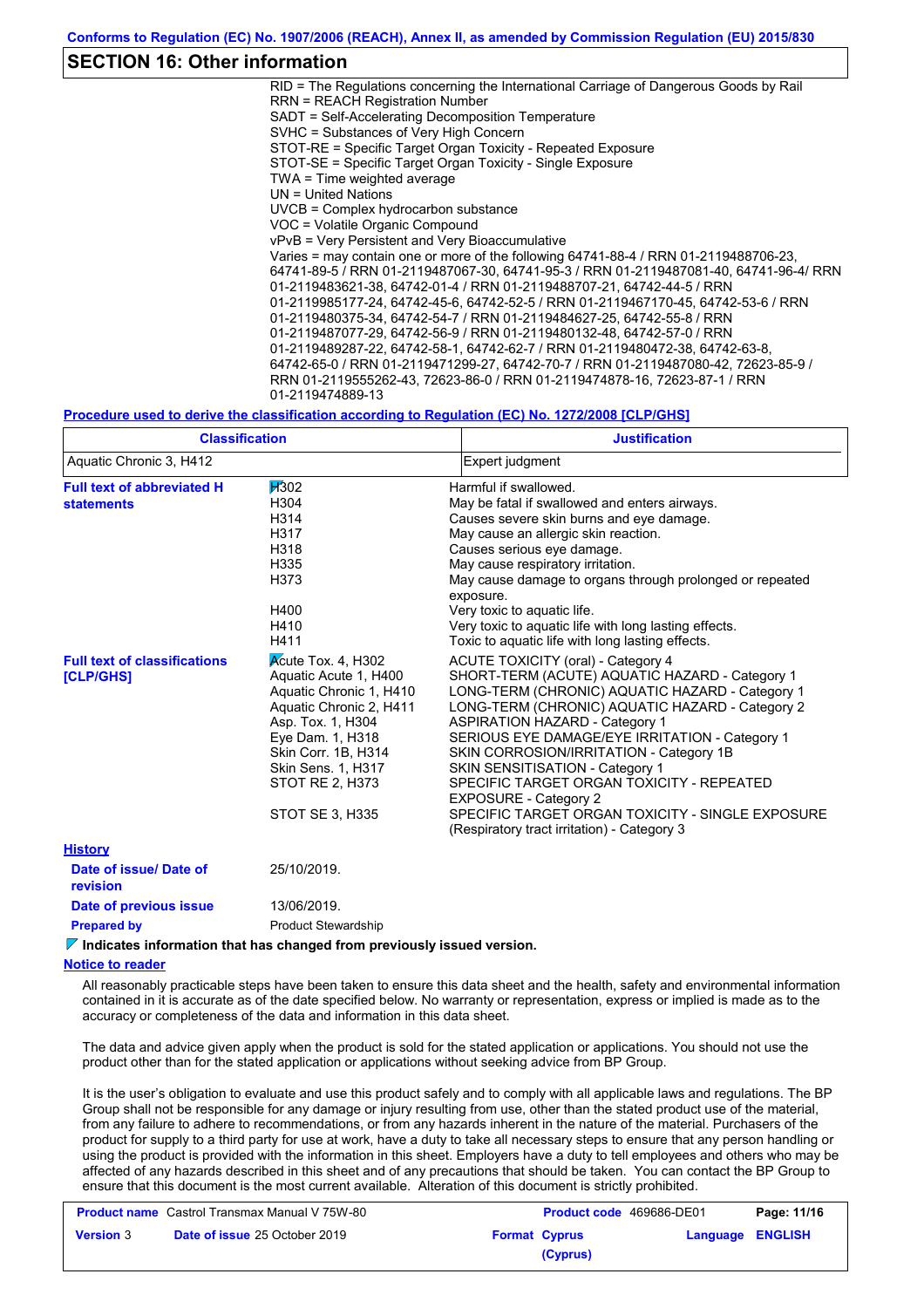

# **Annex to the extended Safety Data Sheet (eSDS)**

**Industrial**

# **Identification of the substance or mixture**

| <b>Product definition</b>                                              | Mixture                                                                                                                                                                                                                                                                                                                                                                         |
|------------------------------------------------------------------------|---------------------------------------------------------------------------------------------------------------------------------------------------------------------------------------------------------------------------------------------------------------------------------------------------------------------------------------------------------------------------------|
| Code                                                                   | 469686-DE01                                                                                                                                                                                                                                                                                                                                                                     |
| <b>Product name</b>                                                    | Castrol Transmax Manual V 75W-80                                                                                                                                                                                                                                                                                                                                                |
| <b>Section 1: Title</b>                                                |                                                                                                                                                                                                                                                                                                                                                                                 |
| <b>Short title of the exposure</b><br>scenario                         | General use of lubricants and greases in vehicles or machinery - Industrial                                                                                                                                                                                                                                                                                                     |
| <b>List of use descriptors</b>                                         | <b>Identified use name:</b> General use of lubricants and greases in vehicles or<br>machinery-Industrial<br>Process Category: PROC01, PROC08b, PROC09, PROC02<br>Sector of end use: SU03<br><b>Subsequent service life relevant for that use: No.</b><br><b>Environmental Release Category: ERC04, ERC07</b><br>Specific Environmental Release Category: ATIEL-ATC SPERC 4.Biv1 |
| <b>Processes and activities</b><br>covered by the exposure<br>scenario | Covers general use of lubricants and greases in vehicles or machinery in closed<br>systems. Includes filling and draining of containers and operation of enclosed<br>machinery (including engines) and associated maintenance and storage activities.                                                                                                                           |

### **Section 2 Operational conditions and risk management measures**

**Section 2.1 Control of worker exposure** No exposure scenario is presented because the product is not classified for Human Health **Contributing scenarios: Operational conditions and risk management measures**

| <b>Castrol Transmax Manual V 75W-80</b>                                                                                       | General use of lubricants and greases in vehicles or<br>machinery - Industrial          |
|-------------------------------------------------------------------------------------------------------------------------------|-----------------------------------------------------------------------------------------|
| <b>Technical conditions and measures at</b><br>process level (source) to prevent release:                                     | Common practices vary across sites thus conservative process<br>release estimates used. |
| Release fraction to wastewater from process Not available.<br>(after typical onsite RMMs and before<br>sewage treatment plan) |                                                                                         |
| Release fraction to soil from process (after<br>typical onsite RMMs)                                                          | 0                                                                                       |
| Release fraction to air (after typical onsite)<br><b>RMMs</b> )                                                               | $5.00F - 0.5$                                                                           |
| <b>Other conditions affecting environmental</b><br>exposure:                                                                  | Negligible wastewater emissions as process operates without water<br>contact.           |
| Local marine water dilution factor                                                                                            | 100                                                                                     |
| <b>Local freshwater dilution factor</b>                                                                                       | 10                                                                                      |
| <b>Environment factors not influenced by risk</b><br>management:                                                              |                                                                                         |
| <b>Emission days</b>                                                                                                          | 300                                                                                     |
| <b>Frequency and duration of use:</b>                                                                                         |                                                                                         |
| <b>EU tonnage of risk determining substance</b> 2.63E+3 Tonnes/year<br>per year:                                              |                                                                                         |
| <b>Amounts used:</b>                                                                                                          |                                                                                         |
| <b>Section 2.2: Control of environmental exposure</b>                                                                         |                                                                                         |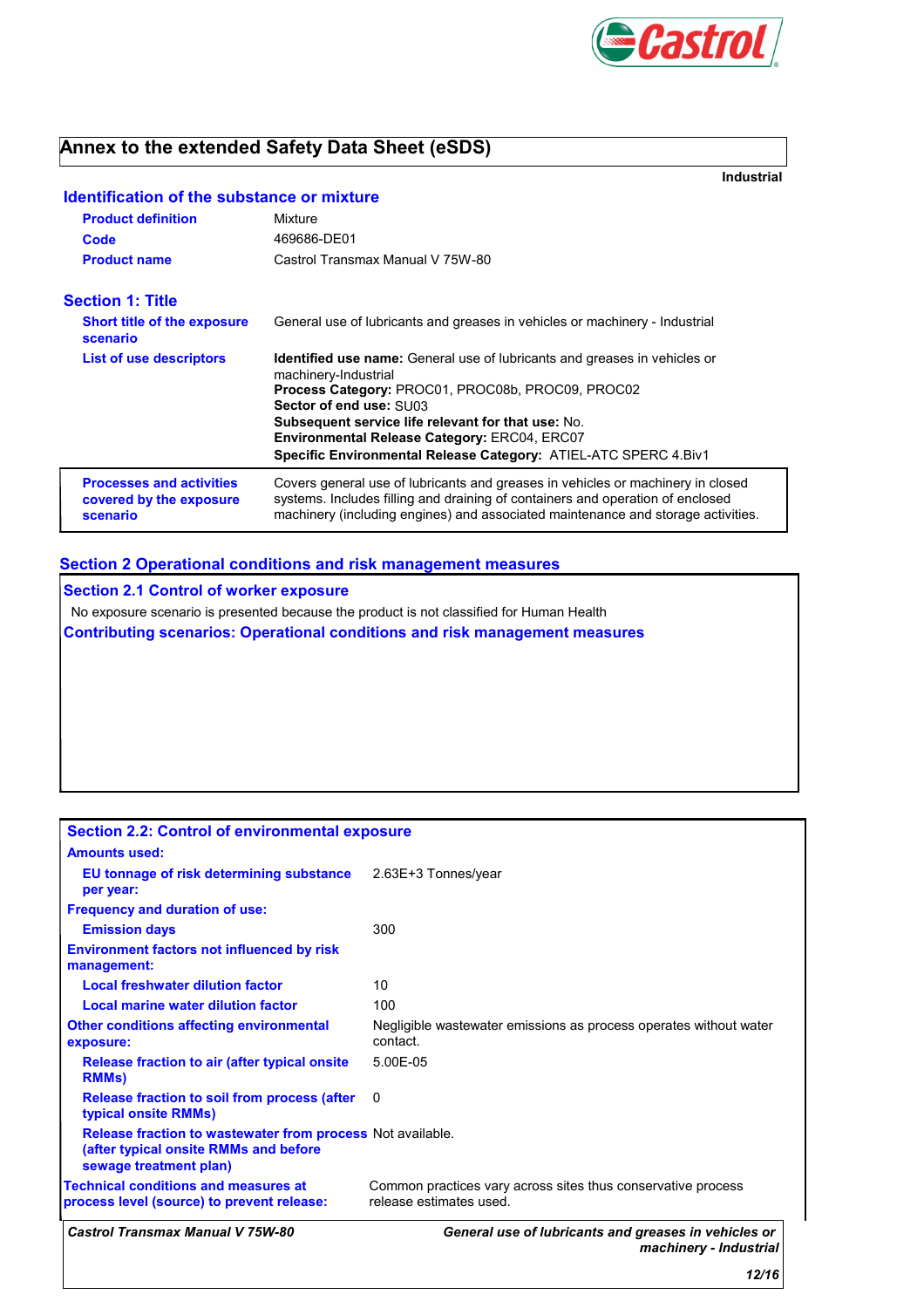| <b>Technical on-site conditions and measures</b><br>to reduce or limit discharges, air emissions<br>and releases to soil: | Prevent discharge of undissolved substance to or recover from onsite<br>wastewater<br>User sites are assumed to be provided with oil/water separators and<br>waste water to be discharged via a sewage treatment plant |
|---------------------------------------------------------------------------------------------------------------------------|------------------------------------------------------------------------------------------------------------------------------------------------------------------------------------------------------------------------|
| <b>Organisational measures to prevent/limit</b><br>release from site:                                                     | Do not apply industrial sludge to natural soils.<br>Sewage sludge should be incinerated, contained or reclaimed.                                                                                                       |
| <b>Conditions and measures related to sewage</b><br>treatment plant:                                                      |                                                                                                                                                                                                                        |
| <b>Estimated substance removal from</b><br>wastewater via on-site sewage treatment                                        | Not available.                                                                                                                                                                                                         |
| Assumed domestic sewage treatment plant<br>flow rate (m3/d)                                                               | $2.00E + 3$                                                                                                                                                                                                            |
| Maximum allowable site tonnage (Msafe)<br>based on release following total wastewater<br>treatment removal as product:    | Not available.                                                                                                                                                                                                         |
| <b>Conditions and measures related to external</b><br>treatment of waste for disposal:                                    | External treatment and disposal of waste should comply with<br>applicable local and/or national regulations.                                                                                                           |
| <b>Conditions and measures related to external</b><br>recovery of waste:                                                  | External recovery and recycling of waste should comply with<br>applicable local and/or national regulations.                                                                                                           |
|                                                                                                                           |                                                                                                                                                                                                                        |
|                                                                                                                           |                                                                                                                                                                                                                        |

# **Section 3: Exposure estimation and reference to its source**

| <b>Exposure estimation and reference to its source - Environment</b> |                                           |  |
|----------------------------------------------------------------------|-------------------------------------------|--|
| <b>Exposure assessment (environment):</b>                            | Used ECETOC TRA model (May 2010 release). |  |
| <b>Exposure estimation and reference to its source - Workers</b>     |                                           |  |
|                                                                      |                                           |  |

## **Section 4: Guidance to check compliance with the exposure scenario**

| <b>Environment</b> | Guidance is based on assumed operating conditions which may not<br>be applicable to all sites; thus, scaling may be necessary to define<br>appropriate site-specific risk management measures. Further details<br>on scaling and control technologies are provided in SPERC factsheet.<br>If scaling reveals a condition of unsafe use (i.e., RCRs $> 1$ ),<br>additional RMMs or a site-specific chemical safety assessment is<br>required. For further information see www.ATIEL.org/REACH_GES |
|--------------------|--------------------------------------------------------------------------------------------------------------------------------------------------------------------------------------------------------------------------------------------------------------------------------------------------------------------------------------------------------------------------------------------------------------------------------------------------------------------------------------------------|
| <b>Health</b>      | No exposure scenario is presented because the product is not<br>classified for Human Health                                                                                                                                                                                                                                                                                                                                                                                                      |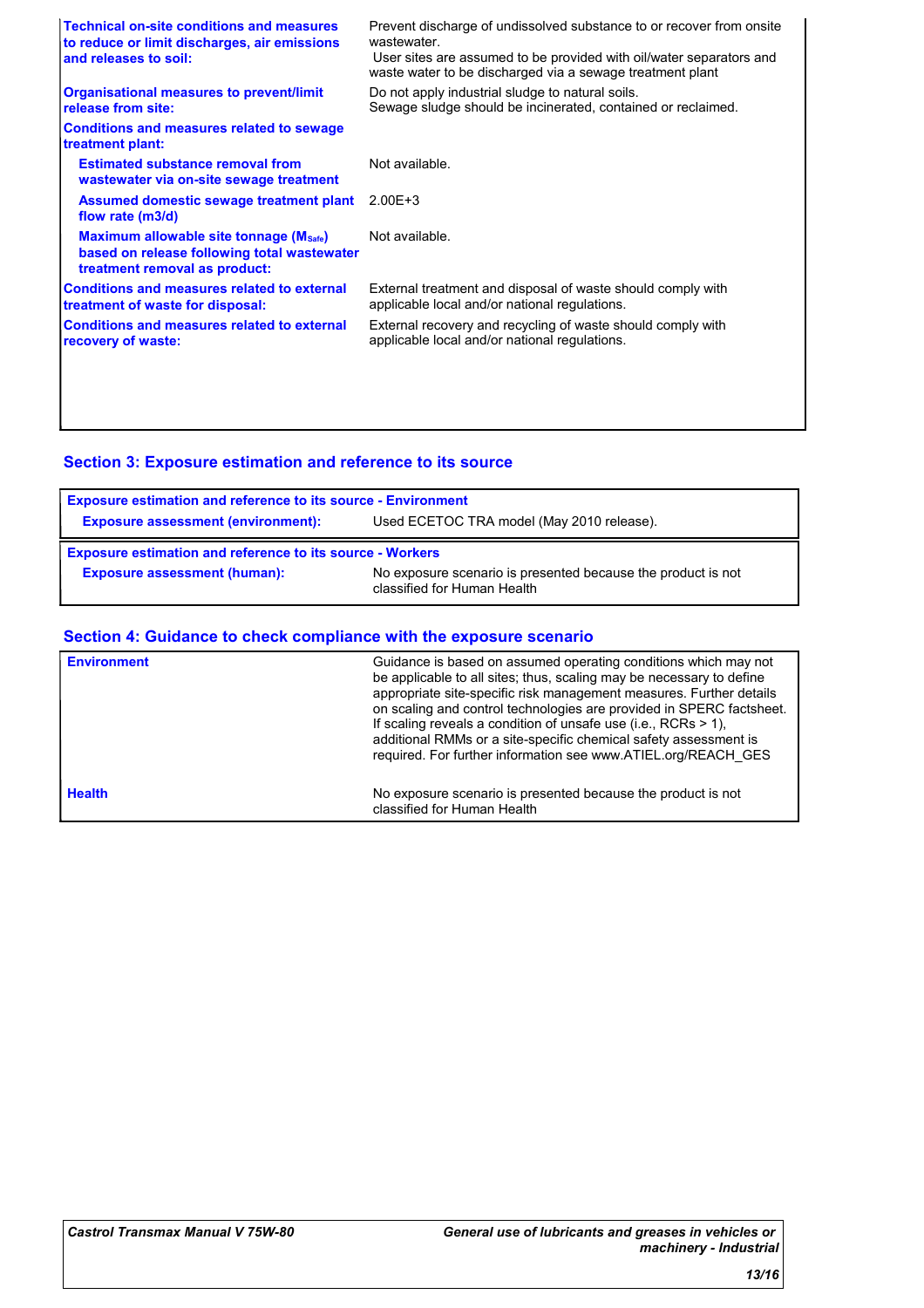

# **Annex to the extended Safety Data Sheet (eSDS)**

**Professional**

| <b>Identification of the substance or mixture</b>                      |                                                                                                                                                                                                                                                       |  |  |
|------------------------------------------------------------------------|-------------------------------------------------------------------------------------------------------------------------------------------------------------------------------------------------------------------------------------------------------|--|--|
| <b>Product definition</b>                                              | Mixture                                                                                                                                                                                                                                               |  |  |
| Code                                                                   | 469686-DE01                                                                                                                                                                                                                                           |  |  |
| <b>Product name</b>                                                    | Castrol Transmax Manual V 75W-80                                                                                                                                                                                                                      |  |  |
| <b>Section 1: Title</b>                                                |                                                                                                                                                                                                                                                       |  |  |
| <b>Short title of the exposure</b><br>scenario                         | General use of lubricants and greases in vehicles or machinery - Professional                                                                                                                                                                         |  |  |
| List of use descriptors                                                | <b>Identified use name:</b> General use of lubricants and greases in vehicles or<br>machinery-Professional                                                                                                                                            |  |  |
|                                                                        | Process Category: PROC01, PROC02, PROC08a, PROC08b, PROC20<br>Sector of end use: SU22                                                                                                                                                                 |  |  |
|                                                                        | <b>Subsequent service life relevant for that use: No.</b>                                                                                                                                                                                             |  |  |
|                                                                        | Environmental Release Category: ERC09a, ERC09b<br>Specific Environmental Release Category: ATIEL-ATC SPERC 9.Bp.v1                                                                                                                                    |  |  |
| <b>Processes and activities</b><br>covered by the exposure<br>scenario | Covers general use of lubricants and greases in vehicles or machinery in closed<br>systems. Includes filling and draining of containers and operation of enclosed<br>machinery (including engines) and associated maintenance and storage activities. |  |  |

### **Section 2 Operational conditions and risk management measures**

**Section 2.1 Control of worker exposure**

No exposure scenario is presented because the product is not classified for Human Health

**Contributing scenarios: Operational conditions and risk management measures**

| <b>Section 2.2: Control of environmental exposure</b>                                                                                |                                                                                         |
|--------------------------------------------------------------------------------------------------------------------------------------|-----------------------------------------------------------------------------------------|
| <b>Amounts used:</b>                                                                                                                 |                                                                                         |
| EU tonnage of risk determining substance<br>per year:                                                                                | 5.39 Tonnes/year                                                                        |
| <b>Frequency and duration of use:</b>                                                                                                |                                                                                         |
| <b>Emission days</b>                                                                                                                 | 365                                                                                     |
| <b>Environment factors not influenced by risk</b><br>management:                                                                     |                                                                                         |
| <b>Local freshwater dilution factor</b>                                                                                              | 10                                                                                      |
| Local marine water dilution factor                                                                                                   | 100                                                                                     |
| <b>Other conditions affecting environmental</b><br>exposure:                                                                         | Negligible wastewater emissions as process operates without water<br>contact.           |
| <b>Release fraction to air (after typical onsite)</b><br><b>RMMs</b> )                                                               | 1.00E-04                                                                                |
| <b>Release fraction to soil from process (after</b><br>typical onsite RMMs)                                                          | 1E-03                                                                                   |
| <b>Release fraction to wastewater from process Not available.</b><br>(after typical onsite RMMs and before<br>sewage treatment plan) |                                                                                         |
| <b>Technical conditions and measures at</b><br>process level (source) to prevent release:                                            | Common practices vary across sites thus conservative process<br>release estimates used. |
| <b>Castrol Transmax Manual V 75W-80</b>                                                                                              | General use of lubricants and greases in vehicles or<br>machinery - Professional        |
|                                                                                                                                      | 14/16                                                                                   |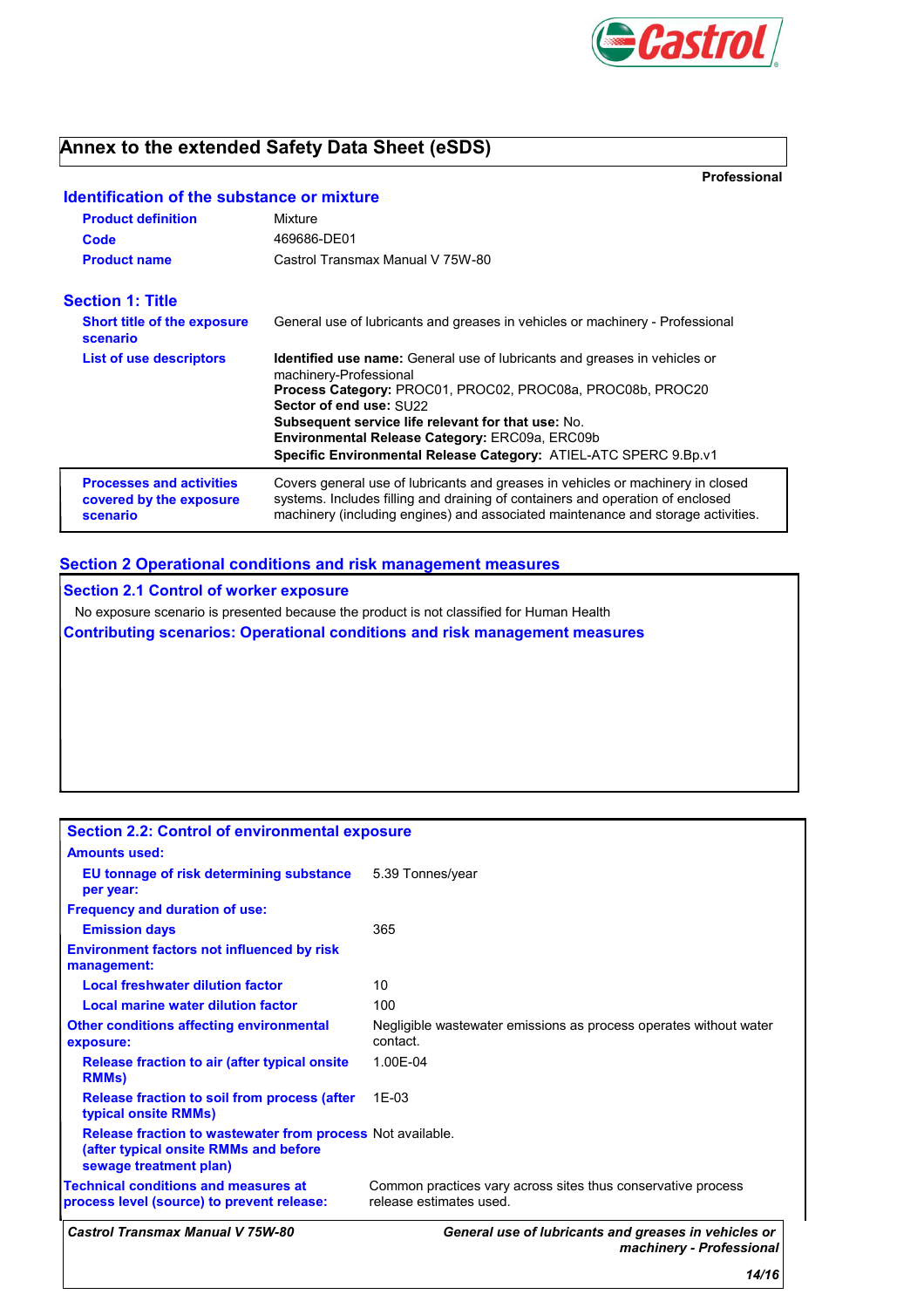| <b>Technical on-site conditions and measures</b><br>to reduce or limit discharges, air emissions<br>and releases to soil: | Prevent discharge of undissolved substance to or recover from onsite<br>wastewater. User sites are assumed to be provided with oil/water<br>separators and waste water to be discharged via a sewage treatment<br>plant |
|---------------------------------------------------------------------------------------------------------------------------|-------------------------------------------------------------------------------------------------------------------------------------------------------------------------------------------------------------------------|
| <b>Organisational measures to prevent/limit</b><br>release from site:                                                     | Do not apply industrial sludge to natural soils.<br>Sewage sludge should be incinerated, contained or reclaimed.                                                                                                        |
| <b>Conditions and measures related to sewage</b><br>treatment plant:                                                      |                                                                                                                                                                                                                         |
| <b>Estimated substance removal from</b><br>wastewater via on-site sewage treatment                                        | No data available yet                                                                                                                                                                                                   |
| Assumed domestic sewage treatment plant<br>flow rate (m3/d)                                                               | $2.00E + 3$                                                                                                                                                                                                             |
| Maximum allowable site tonnage (Msafe)<br>based on release following total wastewater<br>treatment removal as product:    | No data available yet                                                                                                                                                                                                   |
| <b>Conditions and measures related to external</b><br>treatment of waste for disposal:                                    | External treatment and disposal of waste should comply with<br>applicable local and/or national regulations.                                                                                                            |
| <b>Conditions and measures related to external</b><br>recovery of waste:                                                  | External recovery and recycling of waste should comply with<br>applicable local and/or national regulations.                                                                                                            |
|                                                                                                                           |                                                                                                                                                                                                                         |
|                                                                                                                           |                                                                                                                                                                                                                         |

# **Section 3: Exposure estimation and reference to its source**

| <b>Exposure estimation and reference to its source - Environment</b> |                                                                                             |  |
|----------------------------------------------------------------------|---------------------------------------------------------------------------------------------|--|
| <b>Exposure assessment (environment):</b>                            | Used ECETOC TRA model (May 2010 release).                                                   |  |
| <b>Exposure estimation and reference to its source - Workers</b>     |                                                                                             |  |
| <b>Exposure assessment (human):</b>                                  | No exposure scenario is presented because the product is not<br>classified for Human Health |  |

## **Section 4: Guidance to check compliance with the exposure scenario**

| <b>Environment</b> | Guidance is based on assumed operating conditions which may not<br>be applicable to all sites; thus, scaling may be necessary to define<br>appropriate site-specific risk management measures. Further details<br>on scaling and control technologies are provided in SPERC factsheet.<br>If scaling reveals a condition of unsafe use (i.e., RCRs $> 1$ ),<br>additional RMMs or a site-specific chemical safety assessment is<br>required. For further information see www.ATIEL.org/REACH_GES |
|--------------------|--------------------------------------------------------------------------------------------------------------------------------------------------------------------------------------------------------------------------------------------------------------------------------------------------------------------------------------------------------------------------------------------------------------------------------------------------------------------------------------------------|
| <b>Health</b>      | No exposure scenario is presented because the product is not<br>classified for Human Health                                                                                                                                                                                                                                                                                                                                                                                                      |